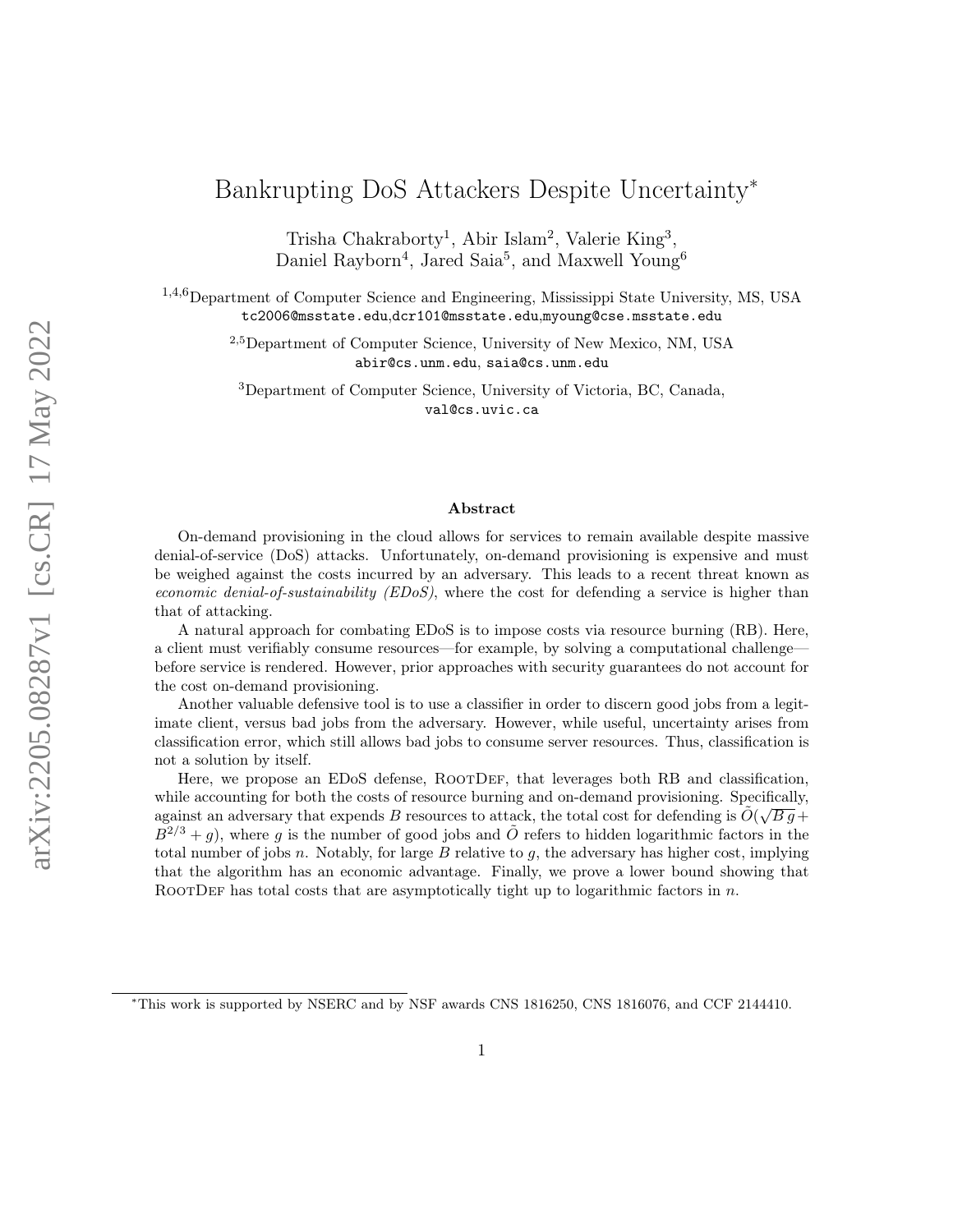## 1 Introduction

Money is the key to understanding modern denial-of-service (DoS) attacks. On one side, DoS attackers are now primarily motivated by money obtained via extortion; and so they invest money to rent botnets to launch attacks. On the other side, service providers can now defend by paying money to provision additional cloud resources, thereby ensuring legitimate clients do not suffer service disruptions [\[29\]](#page-18-0). But provisioning comes at a cost.

Thus, modern DoS attacks have shifted from traditional resource bottlenecks —such as computational power—to monetary cost. Attackers can now exploit economic asymmetries, provided that they can spend less to launch an attack than is required to keep a service available. These new types of DoS attacks are commonly referred to as *economic denial-of-sustainability (EDoS)* [\[8,](#page-16-0)[14,](#page-17-0)[21,](#page-17-1)[22\]](#page-17-2). A major challenge for defenders is setting the correct amount of provisioning, in order to manage costs, while continuing to provide service to legitimate clients [\[29,](#page-18-0) [30,](#page-18-1) [32\]](#page-18-2).

In this paper, we consider the problem of defending against EDoS attacks. Our algorithm use two tools that are commonly used for attack-mitigation: resource burning (RB); and job classification. Critically, we ensure that the algorithm spends asymptotically less than the attacker, when the attack rate grows large.

### 1.1 Our Problem

A server receives a stream of jobs one after another. Each job is either good: issued by a legitimate client; or bad: issued by an adversary. Costs are paid by either the algorithm or the adversary, as described below.

The following steps occur for each new job.

- 1. The algorithm sets a **resource-burning (RB) cost** for the next job equal to some positive value.
- 2. The adversary decides if the next job will be good or bad.
- 3. If the next job is good, the RB cost is charged to the algorithm. If the job is bad, the adversary pays the RB cost.
- 4. The job is serviced. If the job is bad, the algorithm pays an additional cost of 1, which we call the provisioning cost.
- 5. The algorithm learns if the job was good or bad, with independent error probability  $\epsilon$ , for fixed  $\epsilon < 1/2$ .

Some Comments. Our model is purposefully agnostic about both the type of resource burned, and also the mechanism for issuing and checking RB challenges. See Section [1.3](#page-2-0) for details. In our problem all jobs both pay the RB cost and are serviced.

In the last step, the algorithm uses a machine learning or a human classifier with known error probability. Prior work suggests that  $\epsilon \leq .05$  is possible for machine learning classifiers. See Section [1.3](#page-2-0) for details.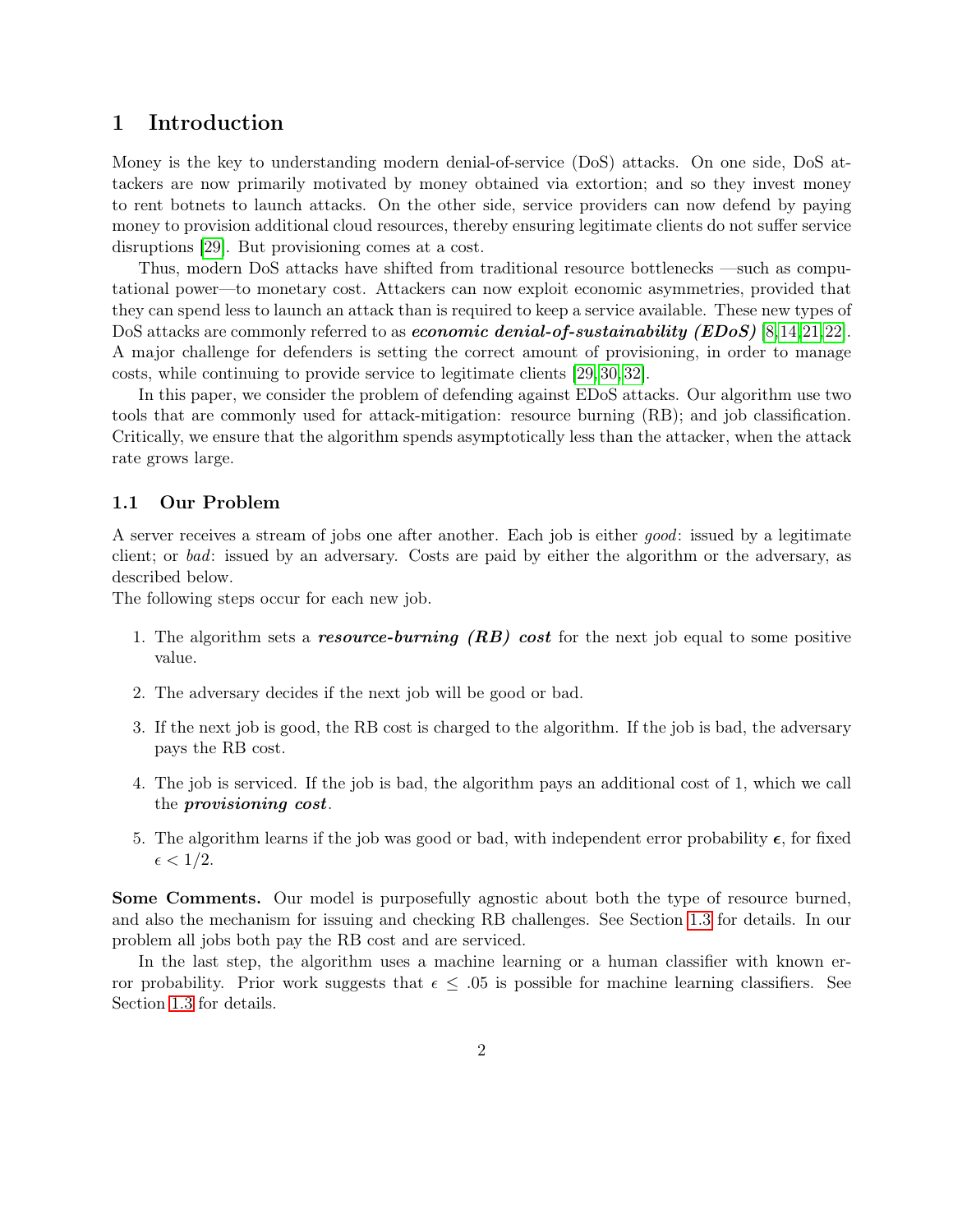Finally, our adversary knows everything, except for the random bits which determine when the classifier makes an error in the future.

### 1.2 Our Result

Assume there are  $n$  jobs of which  $g$  are good and the remainder are bad. Let  $B$  be the total cost to the adversary for attacking. In Section [3,](#page-10-0) we prove the following upper bound on the total cost of our DoS defense algorithm, ROOTDEF.

<span id="page-2-1"></span>**Theorem 1.1.** With high probability in n, ROOTDEF has total cost:

$$
O(\sqrt{Bg} \ln^{1/4} n + B^{2/3} \sqrt{\ln n} + g \ln n).
$$

In Section [3,](#page-10-0) we also prove the following lower bound for our problem.

**Theorem 1.2.** Any randomized algorithm has expected cost  $\Omega(\sqrt{Bg} + B^{2/3} + g)$ .

#### <span id="page-2-0"></span>1.3 Related Work

DoS attacks are a persistent threat, with current trends pointing to an increase in their occurrence [\[15\]](#page-17-3); consequently, the associated literature is vast. Here, we discuss and compare against prior results most pertinent to our approach.

Resource Burning. Several DoS defenses use resource-burning, requiring good clients to solve computational challenges  $[3, 6, 7, 7, 12, 13, 16, 18, 20, 26]$  $[3, 6, 7, 7, 12, 13, 16, 18, 20, 26]$  $[3, 6, 7, 7, 12, 13, 16, 18, 20, 26]$  $[3, 6, 7, 7, 12, 13, 16, 18, 20, 26]$  $[3, 6, 7, 7, 12, 13, 16, 18, 20, 26]$  $[3, 6, 7, 7, 12, 13, 16, 18, 20, 26]$  $[3, 6, 7, 7, 12, 13, 16, 18, 20, 26]$  $[3, 6, 7, 7, 12, 13, 16, 18, 20, 26]$  $[3, 6, 7, 7, 12, 13, 16, 18, 20, 26]$ , or consume communication capacity  $[24]$ . Generally, these approaches have clients quickly increase the amount of resource burning until service is received. However, these approaches do not account for on-demand provisioning, nor do they provide an asymptotic advantage to good clients over the adversary in terms of cost.

Significant work has been done on RB to address various technical issues; see the survey [\[4\]](#page-16-6). Our algorithm is purposefully agnostic about the specific resource being burned, which can include computational power [\[26\]](#page-18-3), bandwidth [\[25\]](#page-18-4), computer memory [\[2\]](#page-16-7), or human effort [\[19,](#page-17-8) [23\]](#page-17-9).

Generating Challenges and Verifying Solutions. Challenge generation and validation are efficient operations, and in our model they have zero cost. However, this functionality is itself subject to attack [\[5\]](#page-16-8) and must itself be protected. Fortunately, unlike the range of services offered by the server, the narrow functionality of generating and validating challenges can be easily outsourced and scaled, while being resistant to attack (see [\[27\]](#page-18-5)). In practice, a dedicated service can provide this narrow functionality and, under our model, jobs may contact this service to receive a challenge and have their solutions verified.

Classification. Differentiating good and bad jobs is difficult, since the clientele often enjoy a large degree of anonymity, and face little-to-no admission control for using a service. A common method for mitigating DoS attacks is the use of classifiers to determine traffic as legitimate or malicious. A classification accuracy above 95% has been demonstrated [\[9,](#page-16-9)[17,](#page-17-10)[31\]](#page-18-6). However, despite such accuracy, we face uncertainty when using classifiers, and bad jobs will still consume resources due to classification error. Thus, classification is not a silver bullet, but rather part of a more comprehensive defense.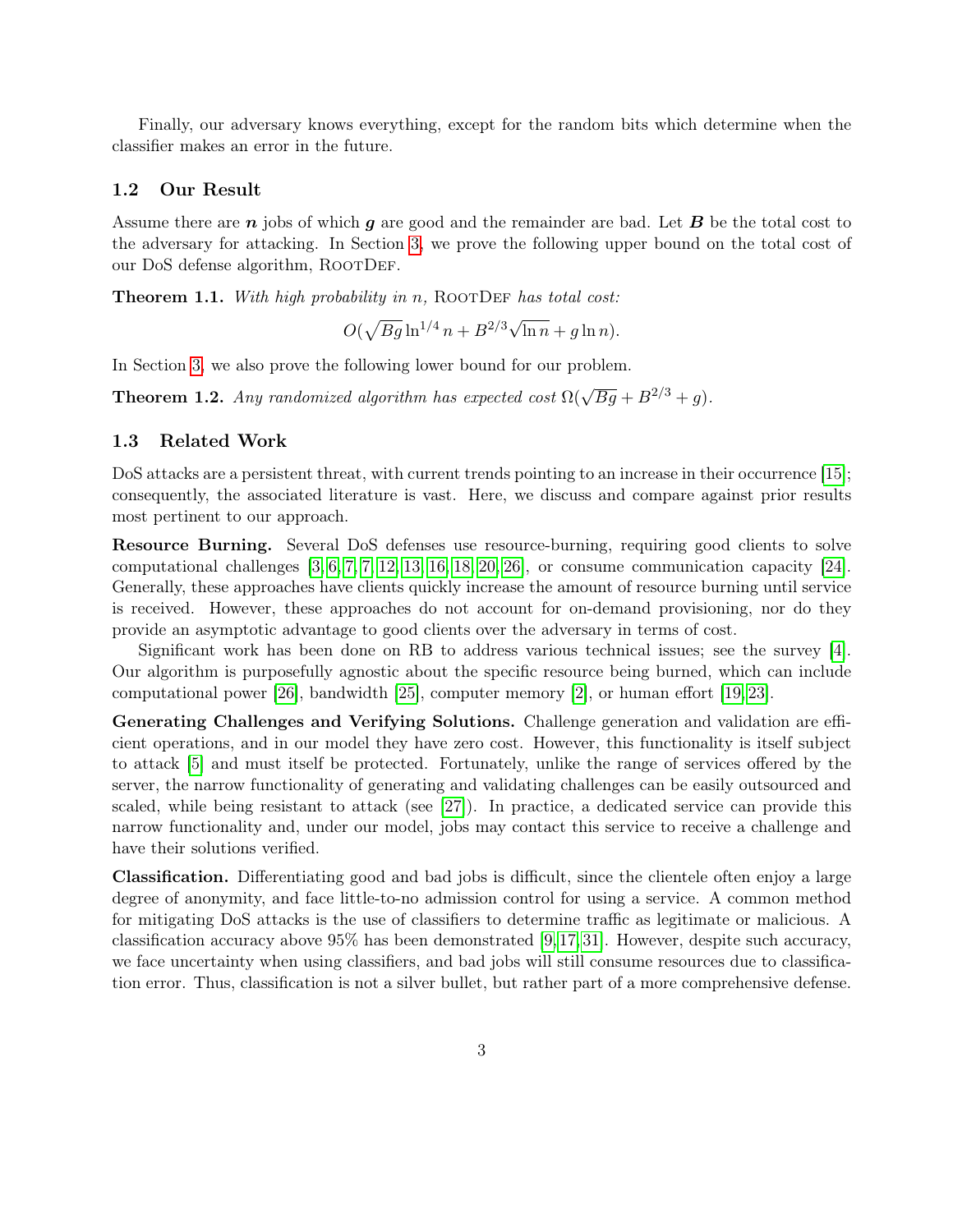Provisioning Cost. Servers are typically equipped with sufficient resources to handle good jobs. However, during a DoS attack, additional resources must be provisioned on-demand, thus imposing a cost on the system that grows as a function of the traffic load. In practice, the cost for DoS protection can be significant and is a factor in how defenses are designed [\[1,](#page-16-10) [30,](#page-18-1) [32\]](#page-18-2).

## 2 Our Defense: ROOTDEF

Our algorithm, ROOTDEF, executes over periods of time called **windows**. Within each window, the Our algorithm, KOOTDEF, executes over periods of time called **window**  $i^{\text{th}}$  job in this window is assigned a  $\sqrt{i}$ -hard RB challenge, where  $i \geq 1$ .

Suppose  $x$  jobs have entered the system in the current window so far and denote this set of jobs by  $S$ ; the current window will always be made clear from context. This window closes when a key quantity,  $\textit{Excess}(S)$ , is at least a threshold value of  $5\sqrt{x \ln y}$ , where y is the total number of jobs seen since the start of execution. Let  $\mathcal{C}lassGood(S)$  denote the number of jobs in S that are classified as good. We define:

$$
\begin{aligned} \text{Excess}(S) &= \texttt{ClassGood}(S) - \epsilon |S| \\ &= \texttt{ClassGood}(S) - \epsilon x. \end{aligned}
$$

If the job provides an invalid solution, then the job is not serviced. Else, the job's solution is valid and the job is classified. The purpose of this classification is to estimate the number of good jobs that have arrived so far in the current window. From here on, "jobs" refers to jobs which have been classified. √

As described above, a window that witnesses x jobs closes when  $\texttt{Excess}(S) \geq 5$  $\overline{x \ln y}$ . At this point, the next window begins, which resets the hardness of the RB challenges, since jobs that enter during this new window will start from an index  $i = 1$ . Note that, over the entire execution, there can be at most one window that does not close.

Classification before Service. Our problem says that jobs are classified only after they are serviced. What if this was relaxed so that classification occurs first and jobs classified as bad are not serviced? Interestingly, this would not improve the asymptotic analysis of ROOTDEF.

Let  $b = n - q$  be the total number of bad jobs. If we service all jobs, then we clearly service  $b = \Theta(b)$  bad jobs. Else, if we discard jobs classified as bad then, since  $\epsilon$  is a constant,  $\epsilon b = \Theta(b)$  bad jobs may be misclassified as good and receive service. Similarly, the number of good jobs serviced will be  $g = \Theta(g)$  if we service all jobs, or at least  $(1 - \epsilon)g = \Theta(g)$  in expectation if we discard those that are classified as bad.

This highlights that ROOTDEF uses classification only as a way of determining when a window closes. In practice, if classification before service is allowed, discarding jobs classified as bad might improve performance. However, we assume that all jobs are serviced, regardless of their classification, and that classifying does not precede servicing.

#### <span id="page-3-0"></span>2.1 Intuition and Challenges

What is the use of  $\text{Excess}(S)$  and why should we close the current window when this quantity reaches the threshold of  $5\sqrt{x \ln y}$ ?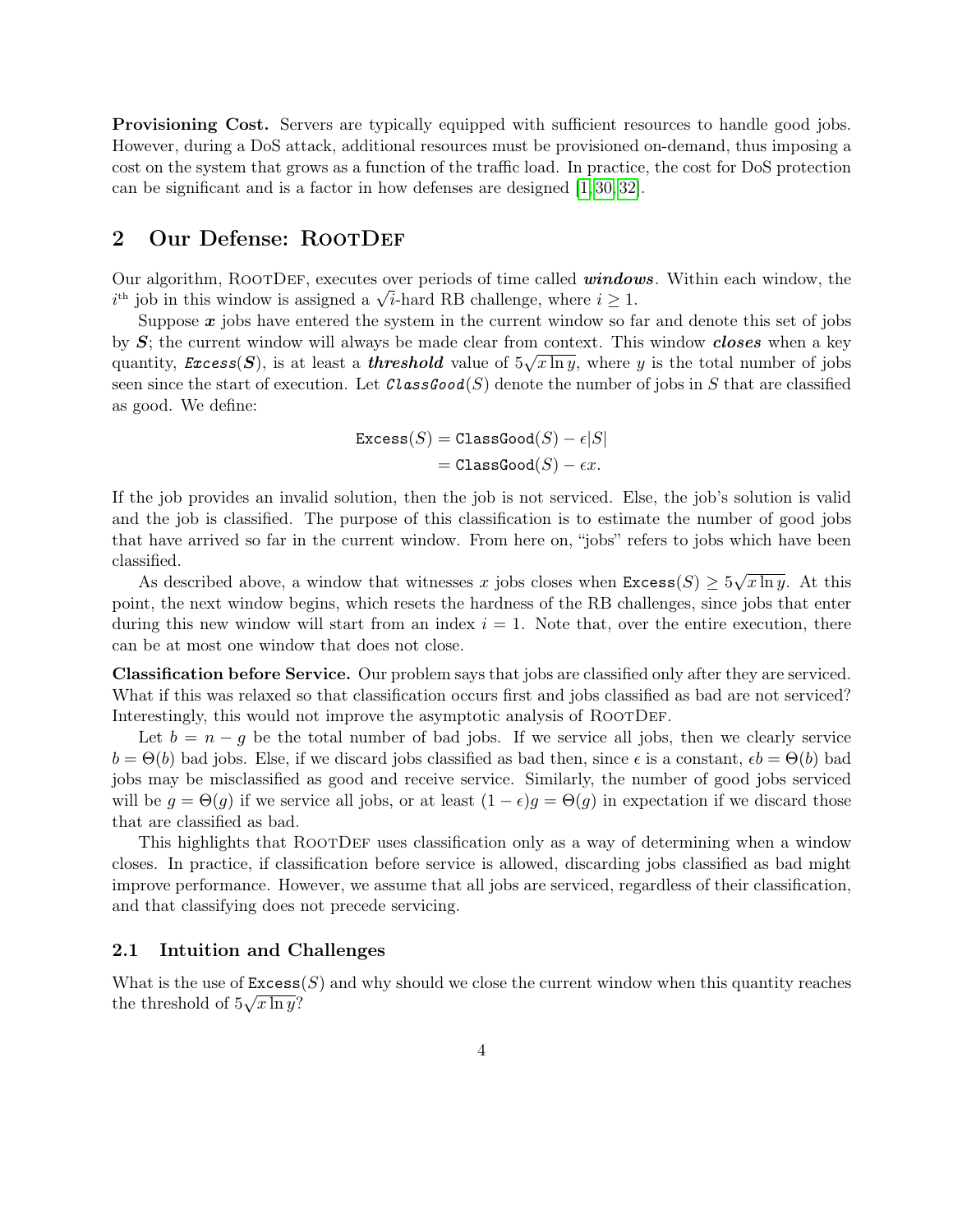**ROOTDEF** 

- The *i*<sup>th</sup> job *J* in the current window is issued an  $\sqrt{i}$ -hard challenge for  $i \geq 1$ . If *J* provides a valid solution, then service and classify J.
- Close the current window if  $\text{Excess}(S)$  is at least 5 √  $\overline{x \ln y}$ , where S is the set of the x jobs witnessed in the current window, and  $y$  is the total number of jobs seen so far.



Let  $g_x$  and  $b_x$  denote the number of good and bad jobs in S, respectively. Informally, knowledge of  $g_x$  (and thus  $b_x$ ) seems useful. Yet, an  $\epsilon$ -fraction of bad jobs will be misclassified as good; thus, naively relying on the classifier does not allow for a good bound on  $g_x$ . We address this challenge by calculating the  $\text{Excess}(S)$ . Note that:

$$
E\left[\text{Excess}(S)\right] = E\left[\text{ClassGood}(S)\right] - E\left[\epsilon|S|\right] \text{ by linearity of expectation}
$$

$$
= ((1 - \epsilon)g_x + \epsilon b_x) - \epsilon(g_x + b_x)
$$

$$
= (1 - 2\epsilon)g_x
$$

Thus, in expectation,  $\text{Excess}(S)$  gives a close approximation to the number of good jobs that enter over the window; we formalize this approach in Lemma [1.](#page-5-0)

Why specifically is knowledge of  $g_x$  useful? Naively, we might like to close a window the first time a good job arrives. To see why, suppose we impose a cost  $i^k$  on the  $i^{\text{th}}$  job that enters the window, for  $i \geq 1$  and some constant  $k > 0$ . In the worst case, bad jobs all arrive ahead of the single good job, since this minimizes the RB cost to the adversary and maximizes the RB cost to the algorithm. In particular, the adversary's RB cost is  $\Omega(x^{k+1})$ , while the algorithm's RB cost is only  $O(x^k)$ .

Unfortunately, since our classifier may err, some bad jobs will be classified as good. Only after ∧  $\tilde{O}(\sqrt{x})$  of the x jobs have been classified as good can we know, with high probability, that a good job has been classified. This motivates our threshold for closing a window. As a result, the algorithm incurs additional cost over the naive case described above.

Nonetheless, we can still demonstrate a cost advantage over the adversary for windows where  $x = \omega(\ln n)$ . Obtaining the best total cost for the algorithm depends on both the RB cost and the provisioning cost, where the latter also impacts our choice of  $k$ . Finding the  $k$  that best trades off between these two costs is another key challenge.

Finally, what about the smaller windows with  $x = O(\ln n)$ ? In this case, we observe that the attack is relatively meager in the context of DoS attacks. We show that almost all such windows each √ contain  $\Omega(\sqrt{x})$  good jobs (see Lemma [2\)](#page-5-1). Thus, the number of bad jobs is at most an  $O(\sqrt{x})$ -factor larger than than the number of good jobs.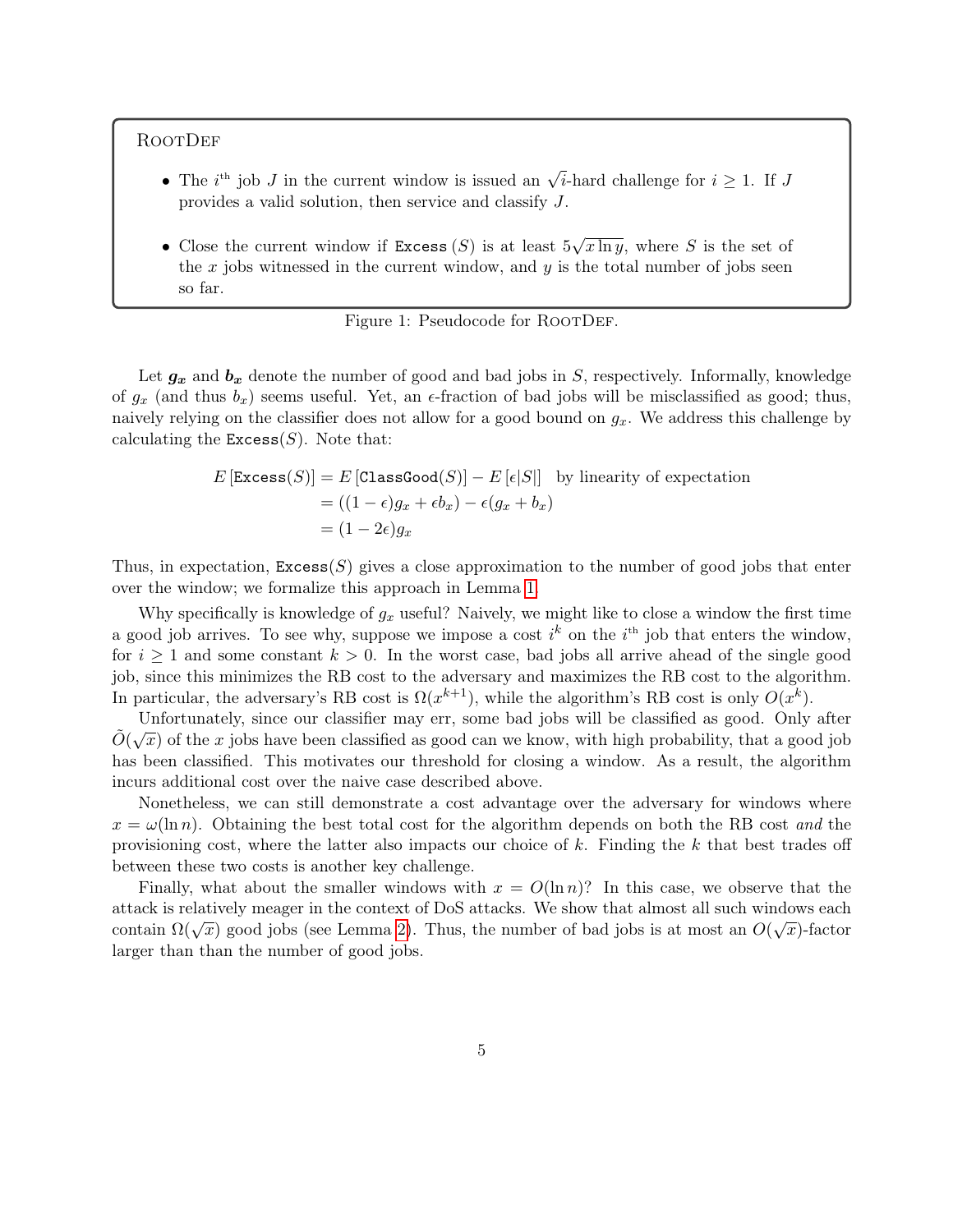#### <span id="page-5-3"></span>2.2 Upper-Bound Analysis

We make use of the following Chernoff bounds from Dubhashi and Panconesi [\[10\]](#page-16-11):

<span id="page-5-2"></span>**Theorem 2.1.** [\[10\]](#page-16-11) Let  $X = \sum_{i=1}^{n} X_i$  where each  $X_i$  is an independent variable in {0,1}. Then, for all  $t > 0$ :

$$
Pr(|X - E[X]| > t) \le e^{-2t^2/n}.
$$

For  $0 < \delta < 1$ :

$$
Pr(X > (1 + \delta)E[X]) \le e^{-(\delta^2/3)E[X]},
$$
  
 
$$
Pr(X < (1 - \delta)E[X]) \le e^{-(\delta^2/2)E[X]}.
$$

For any point in time, which we will make clear from context, we let  $y$  denote the number of jobs over the entire execution so far. Throughout, all of our claims hold with probability at least  $1 - O(1/y<sup>8</sup>)$ ; for ease of presentation, we omit this in the statement of our claims.

#### <span id="page-5-0"></span> ${\rm \bf Lemma \ 1.} \ \ |Excess(S)-(1-2\epsilon)g_x| \leq 4$ √  $\overline{x \ln y}$ .

*Proof.* Let the indicator variable  $Y_i = 1$  if the i<sup>th</sup> good job is correctly classified; otherwise, let  $Y_i = 0$ . Let  $Y = \sum_{i=1}^{x} Y_i$ . Then  $Pr(Y_i = 1) = (1 - \epsilon)$  and  $E[Y] = (1 - \epsilon)g_x$ . By the first Chernoff bound in Theorem [2.1:](#page-5-2)

$$
Pr(|Y - E[Y]| > 2\sqrt{x \ln y}) \le e^{-8x \ln y/x}
$$
  

$$
\le 1/y^8
$$

Similarly, let  $Z_i = 1$  if the i<sup>th</sup> bad job is incorrectly classified as good; otherwise, let  $Z_i = 0$ . Let  $Z = \sum_{i=1}^{x} Z_i$ . Then  $Pr(Z_i = 1) = \epsilon$  and  $E[Z] = \epsilon b_x$ . The first Chernoff bound in Theorem [2.1](#page-5-2) yields:

$$
Pr(|Z - E[Z]| > 2\sqrt{x \ln y}) \le e^{-8x \ln y/x}
$$
  

$$
\le 1/y^8
$$

It follows with probability  $1 - O(1/y^8)$ :

$$
(1-\epsilon)g_x + \epsilon b_x - 4\sqrt{x \ln y} \leq \text{ClassGood}(S) \leq (1-\epsilon)g_x + \epsilon b_x + 4\sqrt{x \ln y}.
$$

We can now show:

$$
\begin{aligned} \text{Excess}(S) &= \text{ClassGood}(S) - \epsilon x \\ &\ge \left( (1 - \epsilon)g_x + \epsilon b_x - 4\sqrt{x \ln y} \right) - \epsilon (g_x + b_x) \\ &= (1 - 2\epsilon)g_x - 4\sqrt{x \ln y} \end{aligned}
$$

and similarly, we have:

$$
\begin{aligned} \text{Excess}(S) &= \text{ClassGood}(S) - \epsilon x \\ &\le \left( (1 - \epsilon)g_x + \epsilon b_x + 4\sqrt{x \ln y} \right) - \epsilon (g_x + b_x) \\ &= (1 - 2\epsilon)g_x + 4\sqrt{x \ln y} \end{aligned}
$$

<span id="page-5-1"></span>and this yields the claim.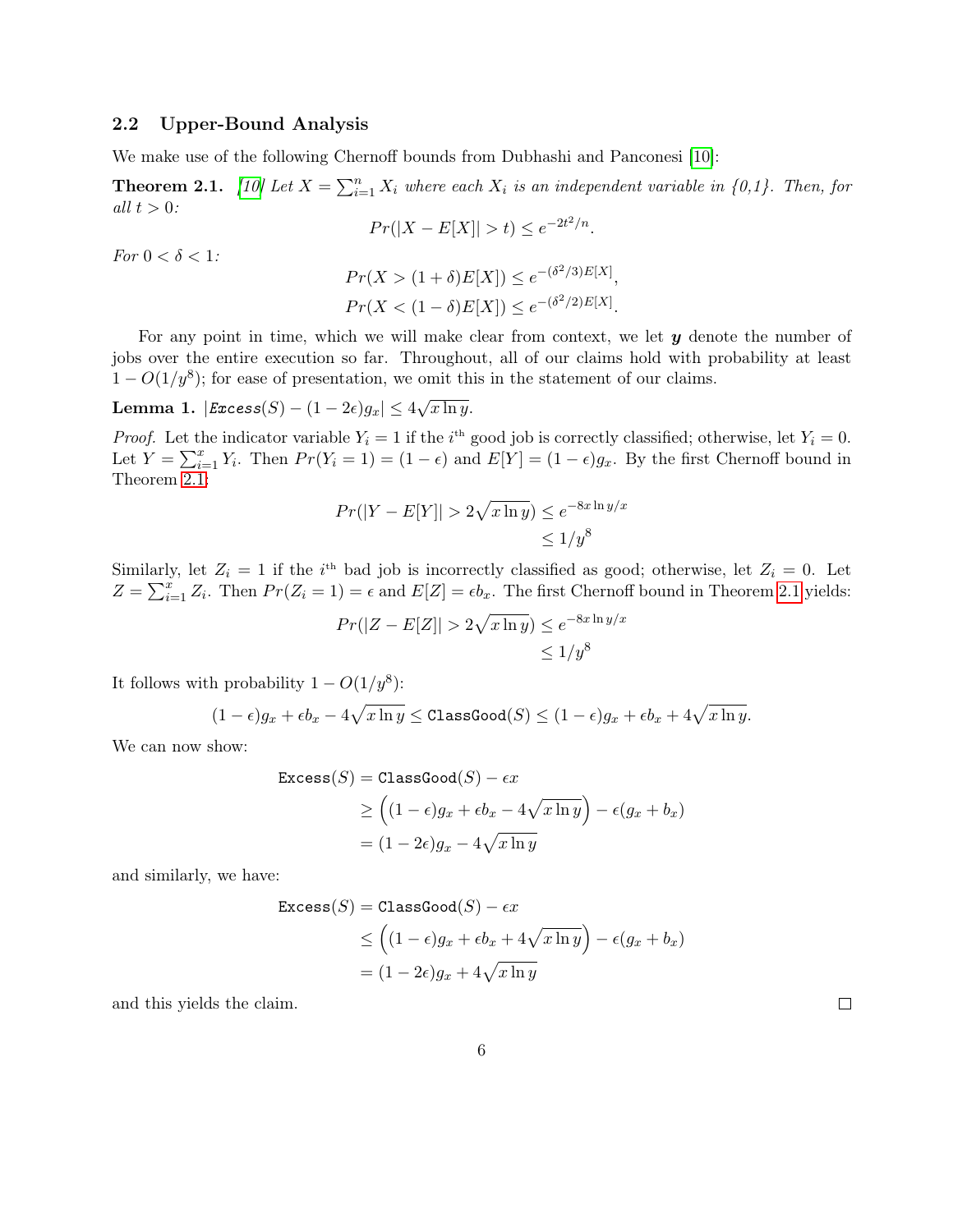**Lemma 2.** For any window, the number of good jobs is at most  $\frac{10\sqrt{x \ln y}}{1-x^2}$  $\frac{10}{2}$  in the good jobs is at most  $\frac{10\sqrt{x} \ln y}{1-2\epsilon}$ . For any window that closes, the number of good jobs is at least  $\frac{\sqrt{x \ln y}}{1 - 2\epsilon}$  $rac{\pi \ln y}{1-2\epsilon}$ .

*Proof.* We prove the lower bound first. By specification of ROOTDEF, when the window ends,  $5\sqrt{x\ln y} \leq {\tt Excess}(S) \leq 5\sqrt{x\ln y} + 1 \leq 6\sqrt{x\ln y}.$  By Lemma [1,](#page-5-0) we have:

$$
5\sqrt{x\ln y} \leq \text{Excess}(S) \leq (1 - 2\epsilon)g_x + 4\sqrt{x\ln y}
$$

which implies:

$$
\frac{\sqrt{x \ln y}}{1 - 2\epsilon} \le g_x
$$

Conversely, again by Lemma [1,](#page-5-0) we also have:

$$
(1 - 2\epsilon)g_x - 4\sqrt{x \ln y} \leq \text{Excess}(S) \leq 6\sqrt{x \ln y}
$$

which implies:

$$
g_x \le \frac{10\sqrt{x \ln y}}{1 - 2\epsilon}
$$

and this completes the argument.

Lemma [2](#page-5-1) guarantees two useful properties of ROOTDEF. First, when a window closes, we have seen Lemma 2 guarantees two useful properties of NOOTDEF. First, when a window closes, we have seen<br>at least one good job; indeed, we have seen  $\Omega(\sqrt{x \ln y})$  good jobs. Therefore, based on our discussion in Section [2.1,](#page-3-0) we can close the window and reset the cost per job. Second, when a window closes, we have not seen "too many" good jobs; that is, we have seen  $O(\sqrt{x \ln y})$  good jobs, which means that the cost to good clients should be small relative to that of the adversary.

Let  $A$  and  $B$  be the total costs to the algorithm and the adversary, respectively. For a specific window w, let  $A_w$  and  $B_w$  be the costs to the algorithm and the adversary, respectively, in w. Recall that  $n$  is the number of jobs over the whole execution.

We define a *large window* to be one that contains at least  $400 \ln y/(1 - 2\epsilon)^2$  jobs; otherwise, we say that the window is a **small window**.

Probabilistic Guarantees. In parts of our analysis, we leverage Lemma [2](#page-5-1) to derive the bounds on cost presented in this section. However, recall that Lemma [2](#page-5-1) holds with probability at least  $1 - O(1/y<sup>8</sup>)$ . To derive probability guarantees in in terms of n, our analysis considers two cases: when  $y \n\t\le n^{1/4}$  and when  $y > n^{1/4}$ . Lemma [3](#page-7-0) addresses the first case by showing that the worst-case cost is  $O(g + \sqrt{B})$  with probability 1. In the second case, Lemma [2](#page-5-1) holds with probability at least  $1 - O(1/(n^{1/4})^8) = 1 - O(1/n^2)$ . Consequently, taking a union bound over at most *n* windows, all of our results in this section hold with probability at least  $1 - O(1/n)$ , but for ease of presentation, we omit this in our statements.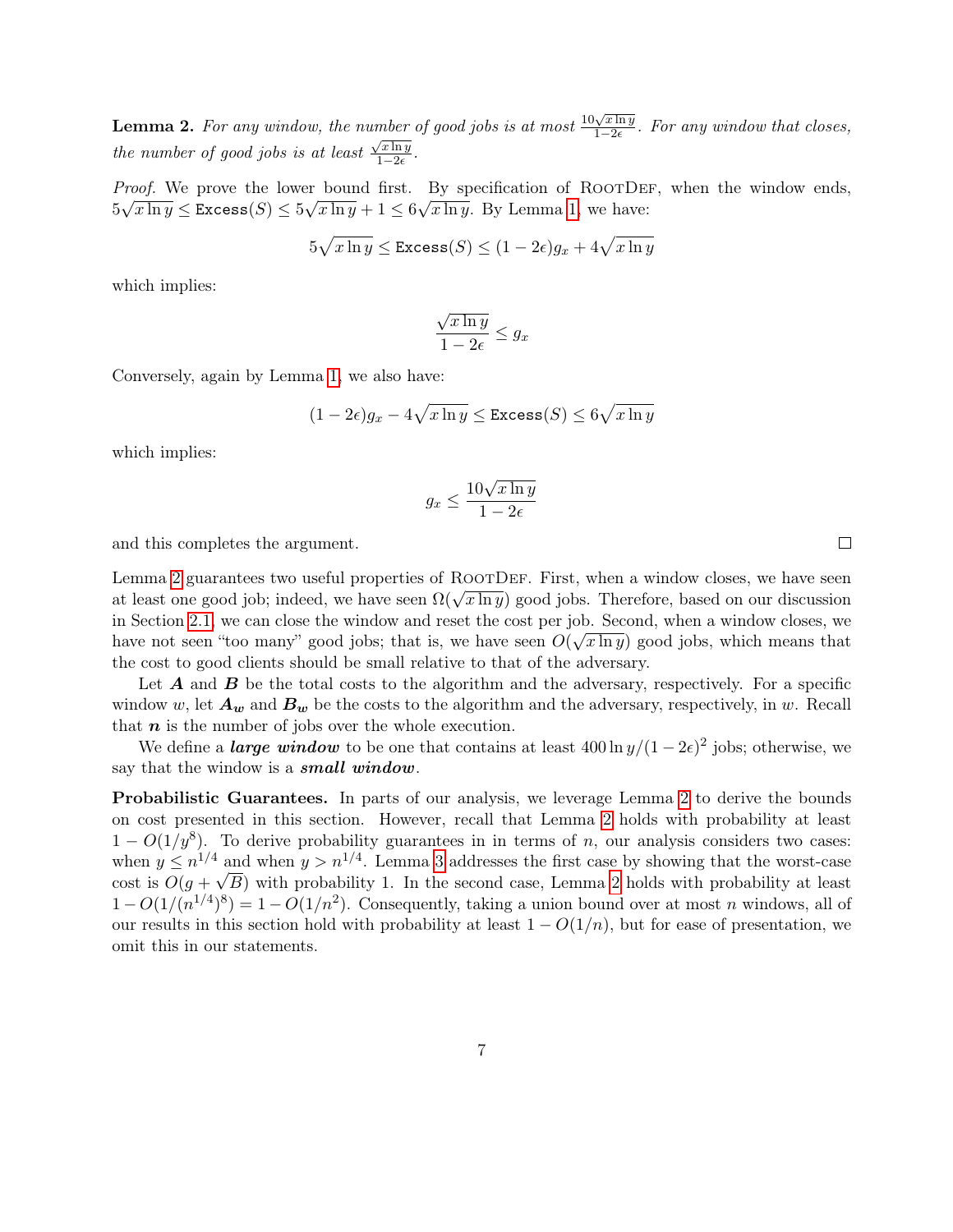<span id="page-7-0"></span>**Lemma 3.** The cost to the algorithm for the first  $n^{1/4}$  jobs is at most  $\frac{5}{3}(2g +$ √ 2B).

*Proof.* Over the first  $n^{1/4}$  jobs, the cumulative cost over all corresponding windows is at most:

$$
n^{1/4} + \sum_{i=1}^{n^{1/4}} i^{1/2} \leq \frac{5}{3} n^{3/8}
$$

.

If  $g \ge n/2$ , then  $n^{3/8} \le (2g)^{3/8} < 2g$ . Else,  $g < n/2$ , which implies that  $b \ge n/2$  and so  $B \ge n/2$ ; If  $g \ge n/2$ , then  $n^{3/8}$ <br>thus,  $n^{3/8} < n^{1/2} < \sqrt{n}$ 2B, which completes the argument.

<span id="page-7-2"></span>**Lemma 4.** For any large window w,  $A_w = \frac{105(B_w)^{2/3}\sqrt{\ln n}}{1-2\epsilon}$  $\frac{1}{1-2\epsilon}$ . For any large window w that closes,  $A_w \leq 80 \sqrt{\frac{B_w g_x}{1-2\epsilon}} (\ln n)^{1/4}.$ 

*Proof.* The cost to the algorithm in window  $w$  is:

$$
A_w \leq x + \sum_{i=x-g_x}^{x} \sqrt{i}
$$
  

$$
\leq x + g_x \sqrt{x}
$$
  

$$
= x + \frac{10x\sqrt{\ln y}}{1 - 2\epsilon}
$$

where the last line follows from Lemma [2,](#page-5-1) which states that  $g_x \n\t\leq \frac{10\sqrt{x \ln y}}{1-2e}$  $\frac{\sqrt{x \ln y}}{1-2\epsilon}$ . The cost to the adversary is:

$$
B_w \ge \sum_{i=1}^{x-g_x} \sqrt{i}
$$

$$
\ge \sum_{i=1}^{x/2} \sqrt{i}
$$

$$
\ge \frac{1}{12} x^{3/2}
$$

where the second inequality follows since  $x - 10\sqrt{x \ln y}/(1 - 2\epsilon) \ge x/2$  for  $x \ge 400(\ln y)/(1 - 2\epsilon)^2$ , which is true by definition of a large window. Thus  $x \leq (12B_w)^{2/3}$  Combining, we get that:

<span id="page-7-1"></span>
$$
A_w \leq x + \frac{10x\sqrt{\ln y}}{1 - 2\epsilon}
$$
  
\n
$$
\leq \frac{20x\sqrt{\ln y}}{1 - 2\epsilon}
$$
  
\n
$$
= \frac{20(12B_w)^{2/3}\sqrt{\ln y}}{1 - 2\epsilon}
$$
  
\n
$$
\leq \frac{105(B_w)^{2/3}\sqrt{\ln n}}{1 - 2\epsilon}
$$
 (1)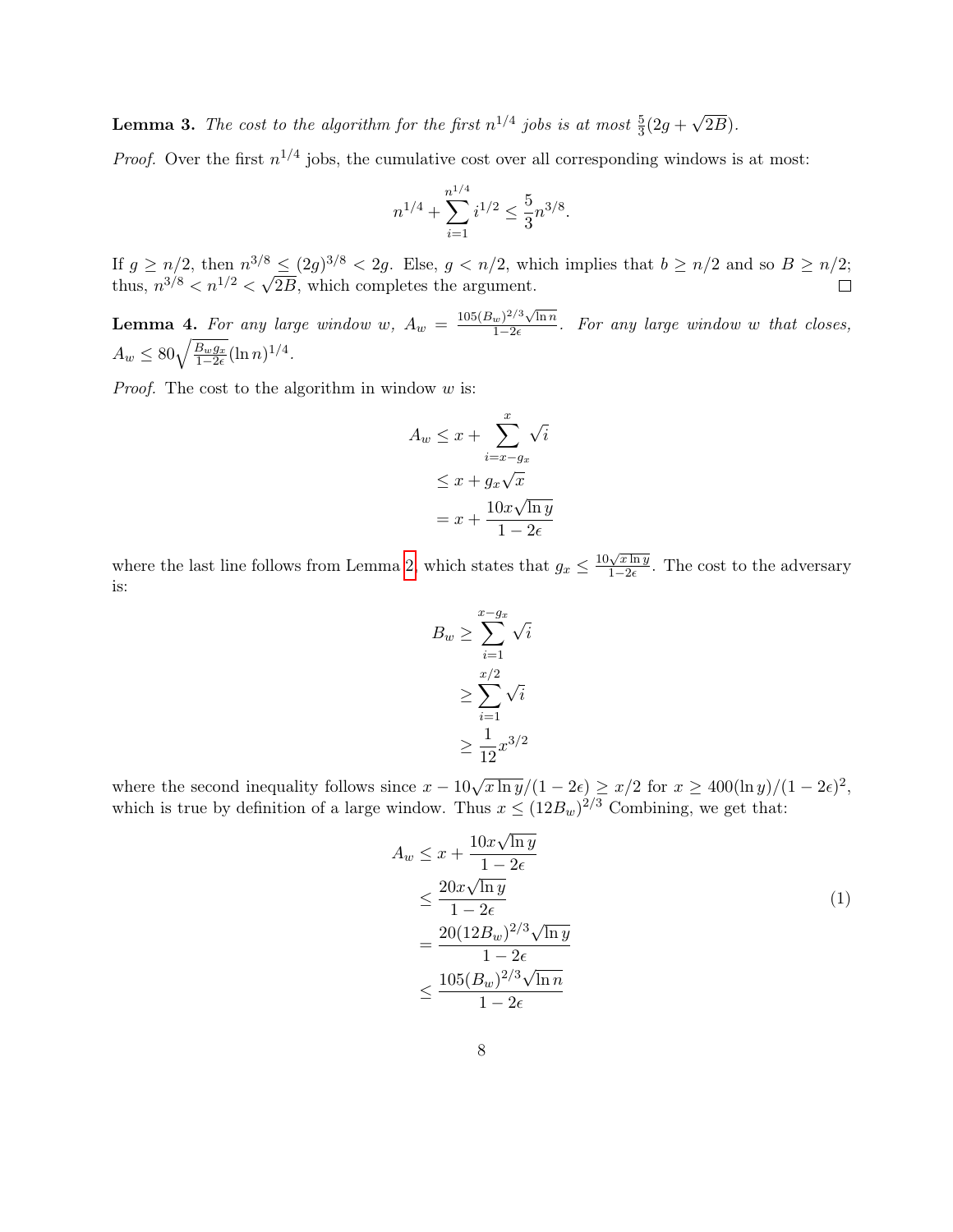In the above, the last step holds since  $y \leq n$ .

Next, for a large window that closes, we have the following:

$$
(B_w g_x)^{1/2} \ge \left(\frac{x^{3/2}}{12}\right)^{1/2} \left(\frac{\sqrt{x \ln y}}{1 - 2\epsilon}\right)^{1/2}
$$
  
\n
$$
\ge \frac{x (\ln y)^{1/4}}{4(1 - 2\epsilon)^{1/2}}
$$
  
\n
$$
= \frac{x (\ln y)^{1/4}}{4(1 - 2\epsilon)^{1/2}} \left(\frac{(\ln y)^{1/2}}{(\ln y)^{1/2}}\right)
$$
  
\n
$$
= x (\ln y)^{1/2} \left(\frac{1}{4(1 - 2\epsilon)^{1/2} (\ln y)^{1/4}}\right)
$$
  
\n
$$
\ge \left(\frac{(1 - 2\epsilon)A_w}{20}\right) \left(\frac{1}{4(1 - 2\epsilon)^{1/2} (\ln y)^{1/4}}\right)
$$
  
\n
$$
= A_w \left(\frac{(1 - 2\epsilon)^{1/2}}{80(\ln y)^{1/4}}\right)
$$

where the first line follows from our above lower bound on  $B_w$  and the lower bound on  $g_x \geq 0$  $\sqrt{x \ln y}/(1-2\epsilon)$  given in Lemma [2,](#page-5-1) since the window closes. The fifth line follows from Equation [1](#page-7-1) above. We now rearrange terms to obtain and set  $\gamma = 1/2$  to obtain:

$$
A_w \le 80 \sqrt{\frac{B_w g_x}{1 - 2\epsilon}} (\ln y)^{1/4}.
$$

Finally, noting that  $y \leq n$  yields the claim.

The next lemma follows directly from the Cauchy-Schwartz inequality.

<span id="page-8-0"></span>**Lemma 5.** (Gupta et al. [\[11\]](#page-16-12)) Suppose that u and v are y-dimensional vectors in Euclidean space. For all  $y \geq 1$ :

$$
\sum_{j=1}^{y} \sqrt{u_j v_j} \le \sqrt{\sum_{j=1}^{y} u_j \sum_{j=1}^{y} v_j}
$$

Lemma 6. For all large closed windows, the cost to the algorithm is:

$$
\left(\frac{80(\ln n)^{1/4}}{\sqrt{1-2\epsilon}}\right)\sqrt{Bg}.
$$

*Proof.* Let k be the number of large windows in the execution. Let  $g_j$  denote the number of good jobs in the  $j<sup>th</sup>$  such window. By Lemmas [4](#page-7-2) and [5,](#page-8-0) the cost to the algorithm for these windows is at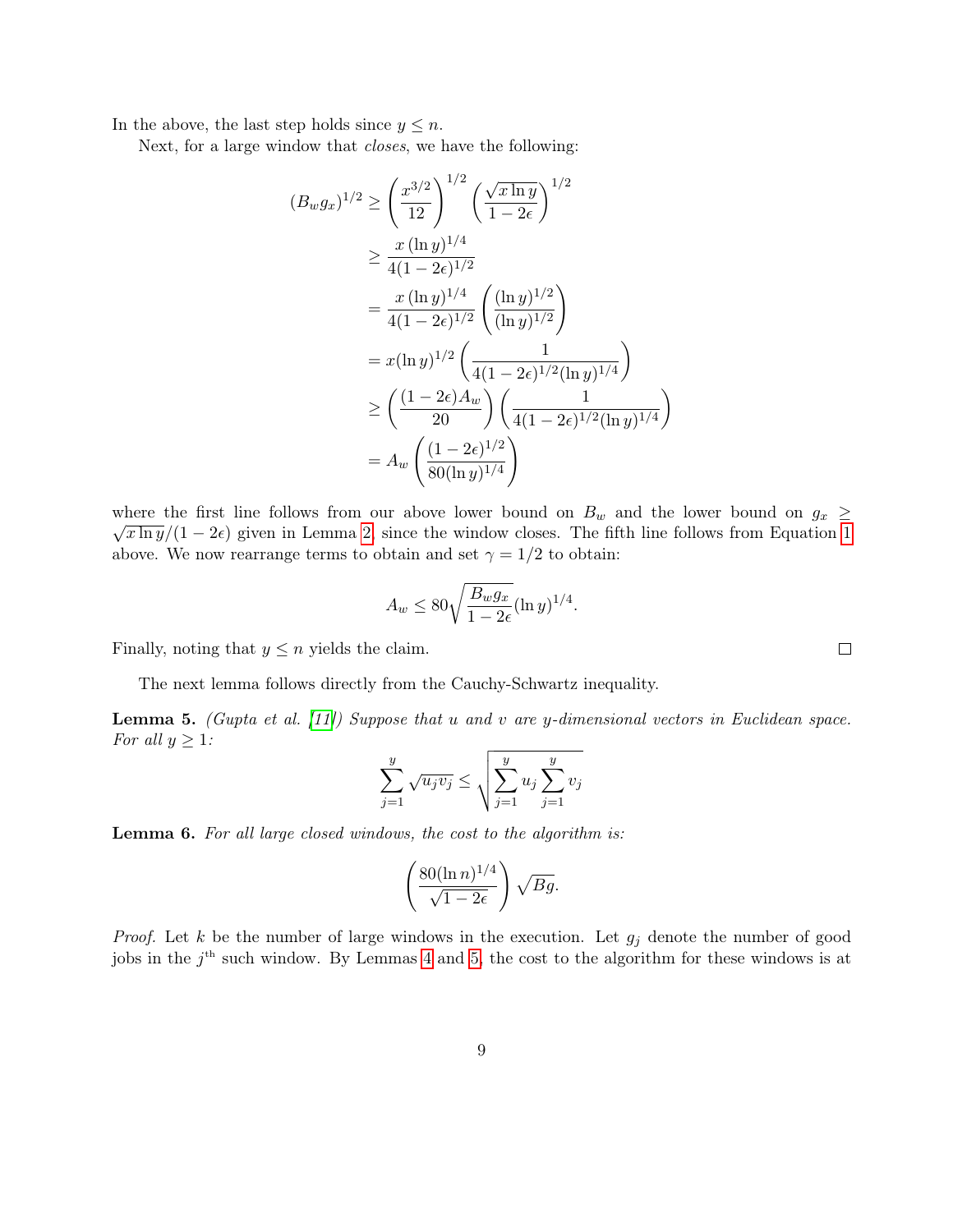most:

$$
\left(\frac{80(\ln n)^{1/4}}{\sqrt{1-2\epsilon}}\right) \sum_{j=1}^{k} \sqrt{B_w g_x} \le \left(\frac{80(\ln n)^{1/4}}{\sqrt{1-2\epsilon}}\right) \sqrt{\sum_{j=1}^{k} B_j \sum_{j=1}^{k} g_j}
$$

$$
= \left(\frac{80(\ln n)^{1/4}}{\sqrt{1-2\epsilon}}\right) \sqrt{Bg}
$$

and this concludes the argument.

<span id="page-9-0"></span>**Lemma 7.** For any small window w,  $A_w \leq 2^{16}(\ln^{3/2} n)/(1-2\epsilon)^3$ .

*Proof.* The cost to the algorithm over these x jobs is  $x + \sum_{i=1}^{x} i^{1/2} \leq x + (2/3)(2x)^{3/2} \leq (5/3)(2x)^{3/2}$ . Since the window is small,  $x < 400 \ln y/(1 - 2\epsilon)^2$ , which implies:

$$
A_w \le \left(\frac{5}{3}\right) \left(\frac{800 \ln y}{(1 - 2\epsilon)^2}\right)^{3/2}
$$
  
= 
$$
\frac{2^{16} \ln^{3/2} y}{(1 - 2\epsilon)^3}.
$$

Noting that  $y \leq n$  yields the claim.

<span id="page-9-1"></span>**Lemma 8.** Over all small windows, the cost to the algorithm is at most  $\frac{2^{17}g\ln n}{(1-2\epsilon)^2}$  $\frac{2^{\pi} g \ln n}{(1-2\epsilon)^2}.$ 

*Proof.* By Lemma [2,](#page-5-1) a window w closes only when the number of good jobs in w is  $g_x \geq$ √  $\sqrt{x \ln y}/(1 2\epsilon$ ). Therefore, the number of small windows that close is at most:

$$
\frac{g}{g_x} \le \frac{g(1 - 2\epsilon)}{\sqrt{x \ln y}} \le \frac{g(1 - 2\epsilon)}{\sqrt{\ln y}}.
$$

Note that there can be a single small window that does not close; therefore, the total number of small windows is at most:

$$
\frac{g(1-2\epsilon)}{\sqrt{\ln y}} + 1 \le \frac{2g(1-2\epsilon)}{\sqrt{\ln y}}
$$

By Lemma [7,](#page-9-0) each small window has a cost of  $2^{16}(\ln^{3/2} n)/(1-2\epsilon)^3$ ; therefore, the total cost for these windows is at most:

$$
\left(\frac{2^{16}(\ln^{3/2} n)}{(1-2\epsilon)^3}\right)\left(\frac{2g(1-2\epsilon)}{\sqrt{\ln y}}\right) \le \frac{2^{17}g\ln n}{(1-2\epsilon)^2}
$$

and this yields the claim.

 $\Box$ 

 $\Box$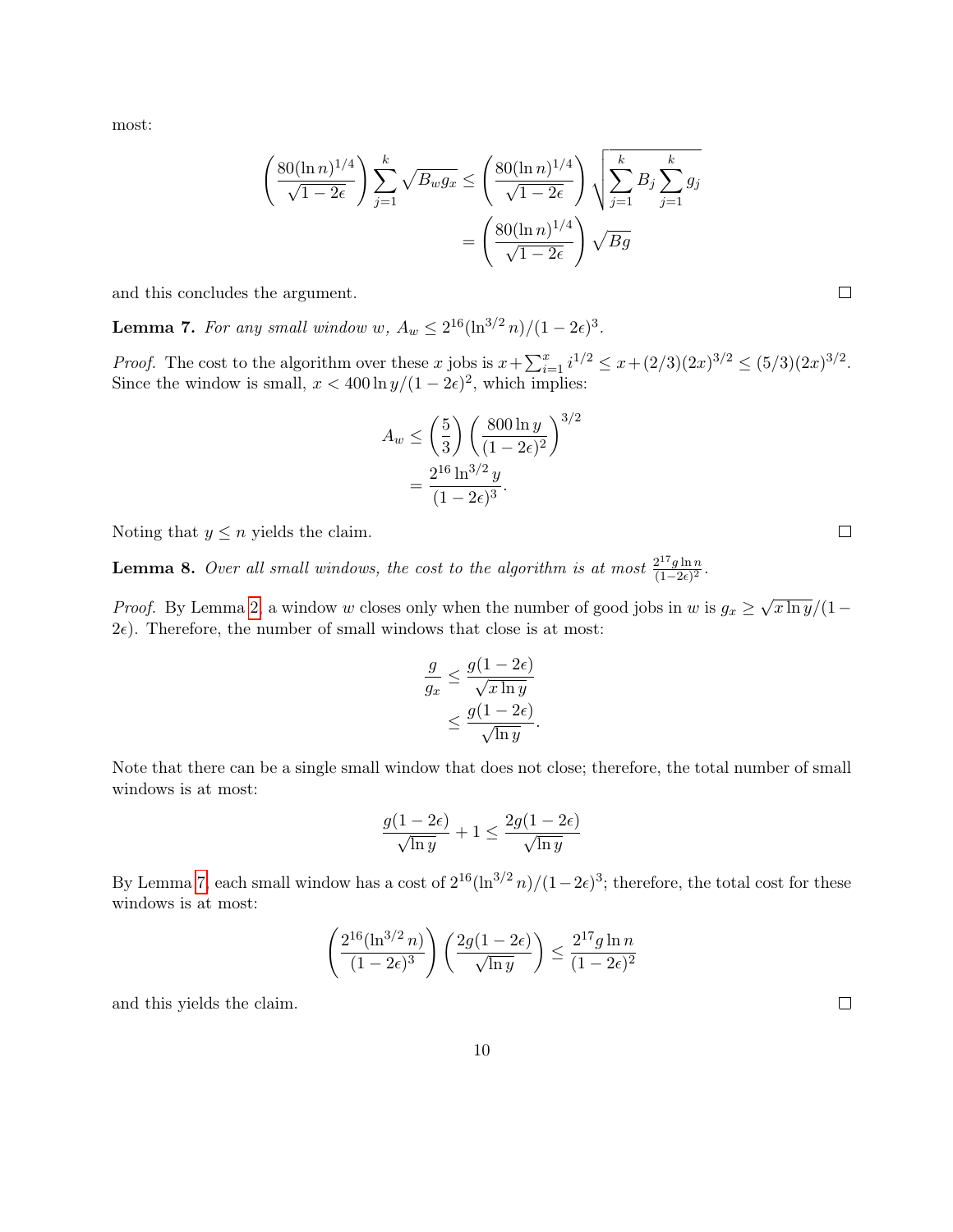**Theorem [1.1.](#page-2-1)** ROOTDEF services all good jobs and has total cost:

$$
O(\sqrt{B\,g}\ln^{1/4}n + B^{2/3}\sqrt{\ln n} + g\ln n).
$$

*Proof.* Consider all windows that close up to and including job number  $n^{1/4}$ . By Lemma [3,](#page-7-0) the cost to the algorithm for these windows is  $O(g + \sqrt{B}).$ 

Next, we bound the cost of the remaining windows. For any large windows that close, the total  $\cos t$  is  $O($ we bound the cost of the remaining windows. For any large windows that close, the total  $\sqrt{Bg} \ln^{1/4} n$  by Lemma [4.](#page-7-2) There can be at most one large window that does not close and its cost is  $O(B^{2/3}\sqrt{\ln n})$ , again by Lemma [4.](#page-7-2) For any remaining small windows, regardless of whether or not they close, the cost is  $O(g \ln n)$  by Lemma [8.](#page-9-1) To simplify this cost, we note that  $O(g + \sqrt{B})$ is dominated by other terms in the asymptotic cost, which yields a cost of:

$$
O(\sqrt{B\,g}\ln^{1/4}n + B^{2/3}\sqrt{\ln n} + g\ln n)
$$

and this completes the argument.

Reducing Hardness Updates via Rounding to Powers of Two. We conclude this section by discussing a practical alternative for how often the challenge hardness changes. Rather than issuing discussing a practical alternative for now often the challenge hardness changes. Rather than issuing a challenge of hardness  $\sqrt{i}$  to the  $i^{\text{th}}$  job in the current window, we can instead use a hardness of  $2^{\lceil \log_2(\sqrt{i}) \rceil}$ . This yields the same asymptotic costs, but now the hardness value changes only  $O(\log x)$ times rather than  $x$  times, where  $x$  is the number of jobs in the current window.

Why is this useful? Imagine a system where the current challenge hardness is published to an online bulletin board or otherwise broadcast to participants. Then a job can solve an RB challenge of the currently required difficulty when they need service. In this way, communication overhead related to RB challenge hardness is significantly reduced.

## <span id="page-10-0"></span>3 A Lower Bound

We use Yao's Lemma [\[28\]](#page-18-7) to prove lower bounds. We specify a distribution of inputs and show we use Tao's Lemma [26] to prove lower bounds. We specify a distribution of inputs and show<br>every deterministic algorithm will have an expected cost  $\Omega(\sqrt{Bg} + B^{2/3} + g)$  on this random input distribution. Thus, by Yao's Lemma, every randomized algorithm has expected cost for a worst case distribution. Thus, by Tao's Lemi<br>input that is  $\Omega(\sqrt{Bg} + B^{2/3} + g)$ .

**Theorem 3.1.** Any randomized algorithm has an expected cost of  $\Omega(\sqrt{Bg} + B^{2/3} + g)$ .

Proof. The input probability distribution known by the deterministic algorithm consists of the following two components.

- 1. There is a stochastic process for generating a sequence of jobs: there are  $n \geq 406$  jobs generated, with each job having probability  $p = 10/11$  of being good, where p is known to the algorithm.
- 2. There is a stochastic process for generating which jobs the classifier misclassifies: each job is misclassified uniformly and independently at random with a constant probability  $\epsilon = 1/10$ chosen by the adversary. The algorithm knows the output of the classifier for every job prior to the execution.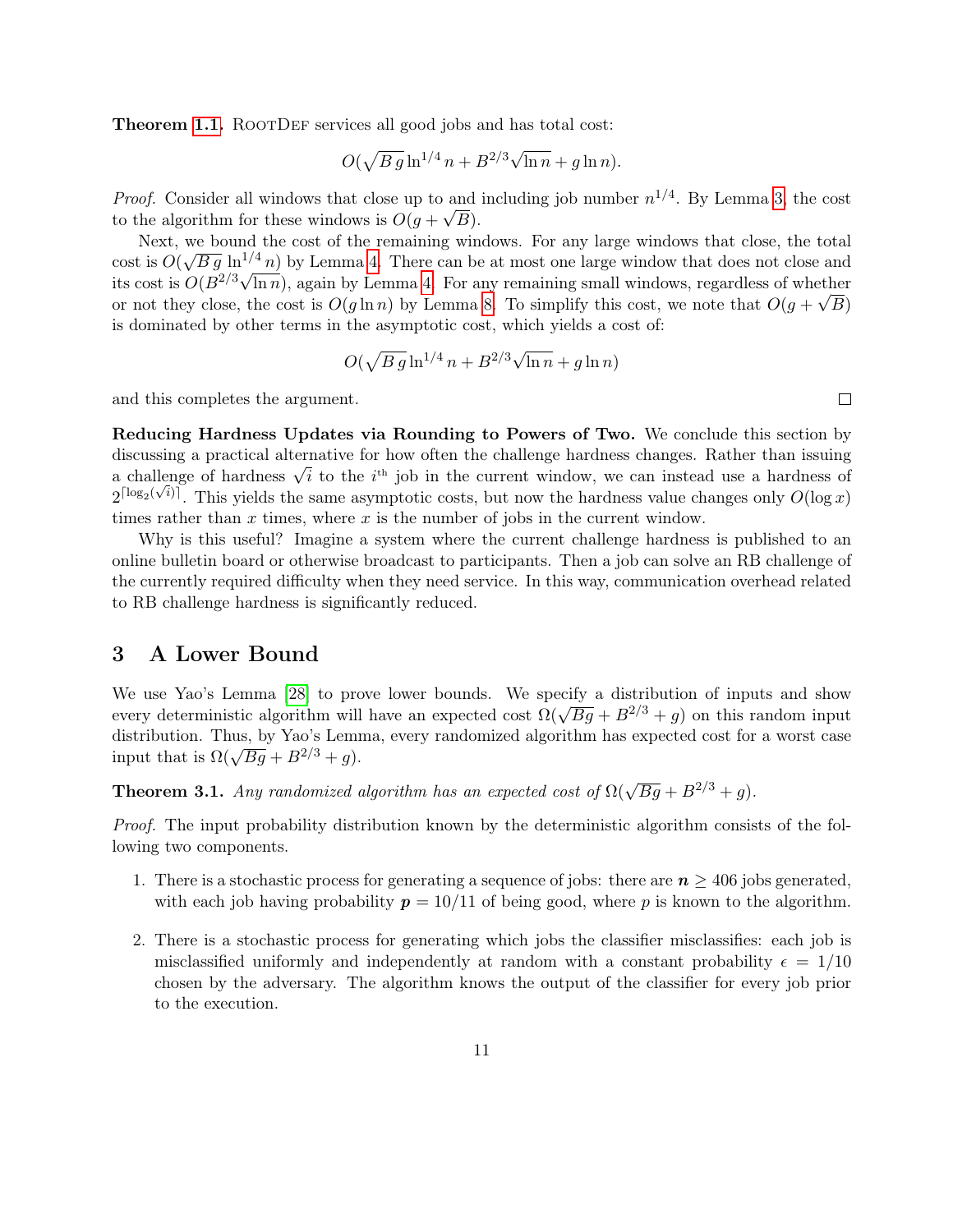Now consider any deterministic algorithm, Alg, that sets costs for jobs generated by this process. Let  $h_i$  be the cost charged by ALG for the i<sup>th</sup> job; this may depend on the classification of jobs and knowledge of  $p$ , which ALG knows a priori.

Let  $A_{PR}$  and  $A_{RB}$  be the cost for provisioning and solving RB challenges, respectively, that ALG pays; thus, the cost to ALG is the sum of  $A_{PR}$  and  $A_{RB}$ . Let **B** be the adversary's cost. Out of the n jobs, let  $g$  be a random variable giving the number of good jobs.

To establish our lower bound, we first derive expected values for  $A_{PR}$ , g,  $A_{RB}$ , and B. We then argue that, with at least constant probability, these quantities do not greatly deviate from their expectation. This allows us to show that the ratio  $A/(\sqrt{Bg} + B^{2/3} + g) = \Omega(1)$  regardless of how ALG defines the  $h_i$  values.

Expected Costs. We now derive the expected costs for  $A_{PR}$ ,  $A_{RB}$ ,  $B$ , and g. There are n jobs each of which has probability  $(1 - p)$  of being bad, so  $E[A_{PR}] = n(1 - p)$  and  $E[g] = np$ .

We analyze  $A_{\text{RB}}$  and B in the following way. Let  $H_{\tilde{g}}$  be the sum of the  $h_i$  values for the jobs classified as good. Let  $H_{\tilde{b}}$  be the sum of the  $h_i$  values for the jobs classified as bad. Let  $H = H_{\tilde{g}} + H_{\tilde{b}}$ .

To analyze  $A_{RB}$ , note that by Bayes theorem, the probability that a job is good if it is classified as good is:  $p(1-\epsilon)/(p(1-\epsilon)+(1-p)\epsilon)$  Also, by Bayes theorem, the probability that a job is good if it is classified as bad is:  $p\epsilon/(p\epsilon + (1-p)(1-\epsilon))$ . For every job, i, define an indicator random variable  $X_i$  that is 1 if the job is good. Then let  $S_{cg}$  and  $S_{cb}$  be the set of jobs classified as good and bad, respectively.

$$
E[A_{\text{RB}}] = E\left[\sum_{i \in S_{cg}} X_i + \sum_{i \in S_{cb}} X_i\right]
$$
  
= 
$$
\frac{p(1-\epsilon)H_{\tilde{g}}}{p(1-\epsilon) + (1-p)\epsilon} + \frac{p\epsilon H_{\tilde{b}}}{p\epsilon + (1-p)(1-\epsilon)}
$$
  

$$
\geq p\epsilon H
$$

where the second step holds by linearity of expectation.

To analyze  $B$ , by Bayes theorem, the probability that a job is bad if it is classified as good is:  $(1-p)\epsilon/(p(1-\epsilon)+(1-p)\epsilon)$  and, the probability that a job is bad if it is classified as bad is:  $(1-p)(1-\epsilon)/(p\epsilon+(1-p)(1-\epsilon))$ . For every job, *i*, define an indicator random variable Y<sub>i</sub> that is 1 if the job is bad. Then we have,

$$
E[B] = E\left[\sum_{i \in S_{cg}} Y_i + \sum_{i \in S_{cb}} Y_i\right]
$$
  
= 
$$
\frac{(1-p)\epsilon H_{\tilde{g}}}{p(1-\epsilon) + (1-p)\epsilon} + \frac{(1-p)(1-\epsilon)H_{\tilde{b}}}{p\epsilon + (1-p)(1-\epsilon)}
$$
  

$$
\leq \frac{(1-p)\epsilon H_{\tilde{g}}}{p\epsilon + (1-p)\epsilon} + \frac{(1-p)(1-\epsilon)H_{\tilde{b}}}{p\epsilon + (1-p)\epsilon}
$$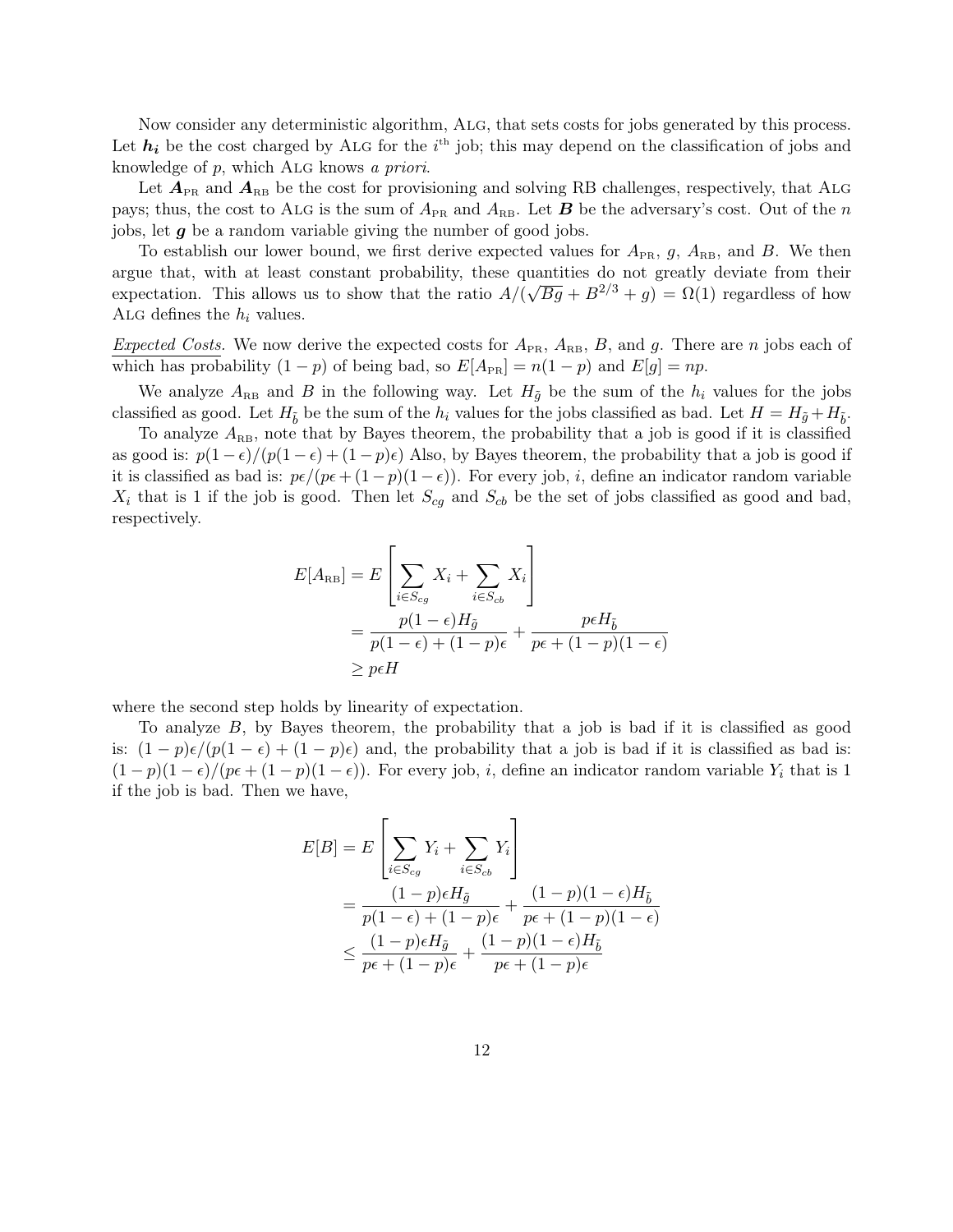$$
\leq ((1-p)/\epsilon)(\epsilon H_{\tilde{g}} + (1-\epsilon)H_{\tilde{b}})
$$
  

$$
\leq \frac{(1-p)(1-\epsilon)H}{\epsilon}
$$

Deviation From Expectation. By the third Chernoff bound in Theorem [2.1,](#page-5-2) we have:

$$
Pr(A_{PR} < (1 - \delta)E[A_{PR}]) = Pr(A_{PR} < (1 - \delta)n(1 - p))
$$
  
\n
$$
\leq e^{-\delta^2 E[A_{PR}]/2}
$$
  
\n
$$
= e^{-n(1-p)/8}
$$
  
\n
$$
\leq 1/100
$$

where  $\delta = 1/2$  and  $n \geq \lceil 8 \ln(100)/(1-p) \rceil = 406$  for  $p = 10/11$ . By the second Chernoff bound in Theorem [2.1,](#page-5-2) we have for  $\delta = 1/2$ :

<span id="page-12-0"></span>
$$
Pr(g > (1 + \delta)E[g]) = Pr(g > (1 + \delta)np)
$$

$$
\leq e^{-(\delta^2/3)np}
$$

$$
= 1/100
$$

where the last line holds for  $n \geq \lfloor 12 \ln(100)/p \rfloor = 61$ . Next, we address  $A_{\text{RB}}$  by noting:

$$
Pr((H - A_{\text{RB}}) \ge (11/10)E[H - A_{\text{RB}}]) = Pr(-A_{\text{RB}} \ge (1/10)H - (11/10)E[A_{\text{RB}}])
$$
  
= 
$$
Pr(A_{\text{RB}} \le (11/10)E[A_{\text{RB}}] - (1/10)H)
$$
  

$$
\ge Pr(A_{\text{RB}} \le ((11/10)p\epsilon - (1/10))H)
$$
 (2)

where the second inequality holds from the bound on  $E[A_{RB}]$  calculated above and because  $E[H] = H$ . Also, we require  $(11/10)\epsilon p - (1/10) > 0$ , which allows for  $p = 10/11$  and  $\epsilon = 1/10$ . Now, since  $H-A_\text{\sc RB} > 0,$  we can apply Markov's inequality to it to get:

$$
Pr(A_{RB} \le ((11/10)\epsilon p - (1/10))H) \le Pr((H - A_{RB}) \ge (11/10)E[H - A_{RB}])
$$
  

$$
\le 10/11.
$$

To address  $B$ , we again use Markov's inequality:

$$
Pr(B \ge 100E[B]) = Pr\left(B \ge \frac{100(1-p)(1-\epsilon)H}{\epsilon}\right)
$$

$$
\le 1/100.
$$

Taking a union bound we get:

$$
Pr\left(\left(A_{PR} < \frac{1}{2}n(1-p)\right) \vee \left(g > \frac{3}{2}np\right) \vee \left(A_{RB} \le \left(\frac{11}{10}\epsilon p - \frac{1}{10}\right)H\right) \vee \left(B \ge \frac{100(1-p)(1-\epsilon)H}{\epsilon}\right)\right) \le \frac{1}{100} + \frac{1}{100} + \frac{2}{3} + \frac{1}{100} \le 7/10.
$$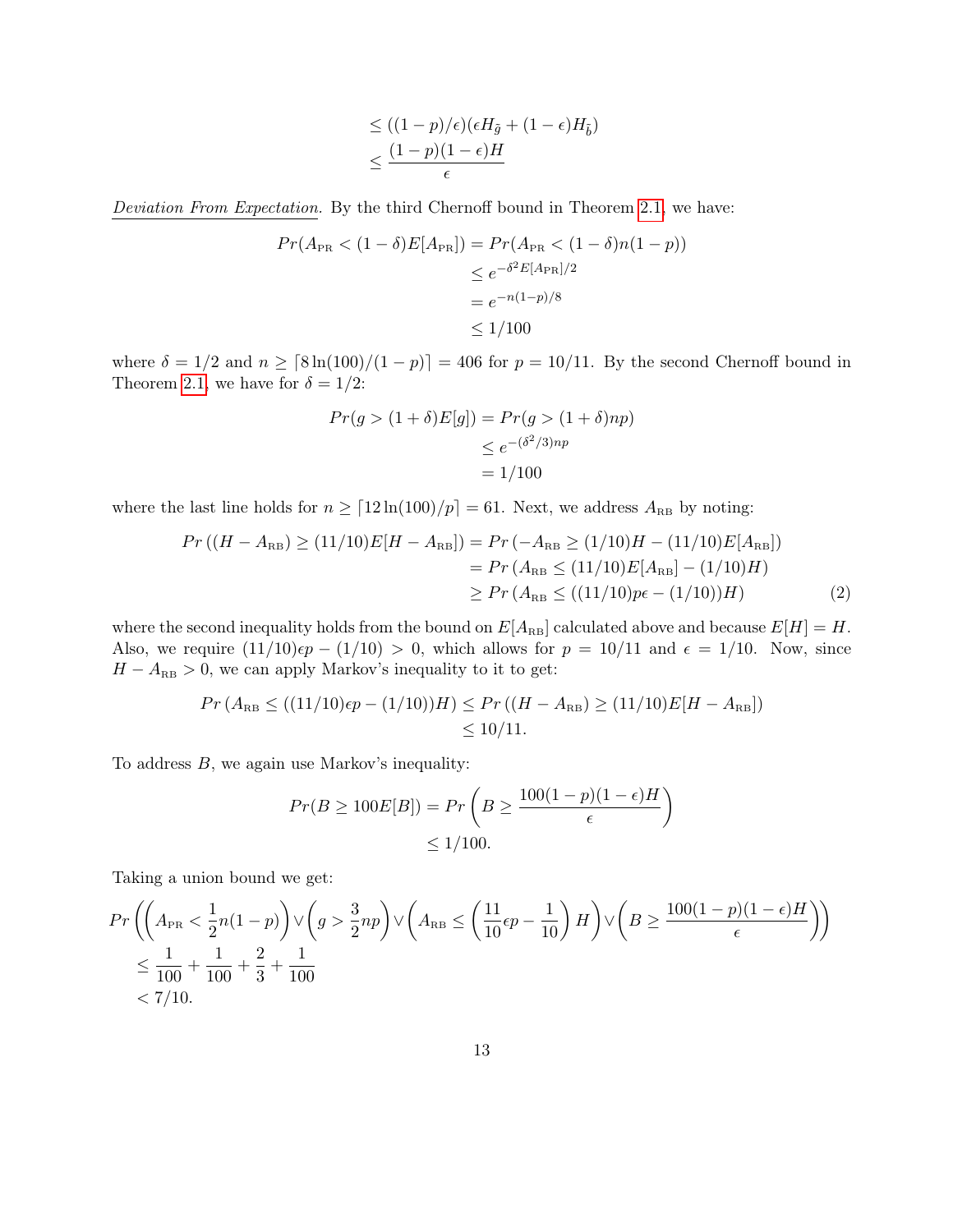Establishing a Lower Bound. By our analysis above, with probability at least 1/5, we have:

$$
\frac{A}{\sqrt{Bg} + B^{2/3} + g} \ge \frac{(1/2)n(1-p) + ((11/10)\epsilon p - (1/10))H}{(\sqrt{100(1-p)(1-\epsilon)H/\epsilon)((3/2)np)} + (100(1-p)(1-\epsilon)H/\epsilon)^{2/3} + (3/2)np}
$$
\n
$$
= \frac{(1/2)(1-p)n}{(\sqrt{100(1-p)(1-\epsilon)H/\epsilon)((3/2)np)} + (100(1-p)(1-\epsilon)H/\epsilon)^{2/3} + (3/2)np}
$$
\n
$$
+ \frac{((11/10)\epsilon p - (1/10))H}{(\sqrt{100(1-p)(1-\epsilon)H/\epsilon)((3/2)np)} + (100(1-p)(1-\epsilon)H/\epsilon)^{2/3} + (3/2)np}
$$
\n
$$
\ge \frac{C_1n}{\sqrt{Hn} + H^{2/3} + n} + \frac{C_2H}{\sqrt{Hn} + H^{2/3} + n}
$$
\n
$$
= \frac{C_1\sqrt{n}}{\sqrt{H}(1 + \frac{H^{1/6}}{\sqrt{n}} + \sqrt{\frac{n}{H}})} + \frac{C_2\sqrt{H}}{\sqrt{n}\left(1 + \frac{H^{1/6}}{\sqrt{n}} + \sqrt{\frac{n}{H}}\right)}
$$
\n
$$
= \left(\frac{1}{1 + \frac{H^{1/6}}{\sqrt{n}} + \sqrt{\frac{n}{H}}}\right)\left(C_1\sqrt{\frac{n}{H}} + C_2\sqrt{\frac{H}{n}}\right)
$$
\n
$$
\ge \left(\frac{\min\{C_1, C_2\}}{1 + \frac{H^{1/6}}{\sqrt{n}} + \sqrt{\frac{n}{H}}}\right)\left(\sqrt{\frac{n}{H}} + \sqrt{\frac{H}{n}}\right)
$$
\n
$$
= \Omega(1)
$$

for constants  $C_1$  and  $C_2$ . The last line follows by the following argument.

• Case 1.  $H > n$ . Then

$$
\frac{\min\{C_1, C_2\}}{1 + H^{1/6}/\sqrt{n} + \sqrt{n/H}} \frac{\sqrt{H}}{\sqrt{n}} > \frac{\min\{C_1, C_2\}H^{1/2}}{2n^{1/2} + H^{1/6}}
$$

$$
\geq \frac{\min\{C_1, C_2\}H^{1/2}}{2H^{1/2} + H^{1/6}}
$$

$$
\geq \min\{C_1, C_2\}/3
$$

• Case 2.  $n \geq H$ . Then

$$
\frac{\min\{C_1, C_2\}}{1 + H^{1/6}/\sqrt{n} + \sqrt{n/H}} \frac{\sqrt{n}}{\sqrt{H}} > \frac{\min\{C_1, C_2\}\sqrt{n}}{2H^{1/2} + \sqrt{n}}
$$

$$
\geq \frac{\min\{C_1, C_2\}\sqrt{n}}{3\sqrt{n}}
$$

$$
\geq \min\{C_1, C_2\}/3
$$

We have shown that  $A/(\mathbb{R})$ We have shown that  $A/(\sqrt{Bg} + B^{2/3} + g)$  is at least a constant with constant probability and this implies that the expected cost of ALG is  $\Omega(\sqrt{Bg} + B^{2/3} + g)$ .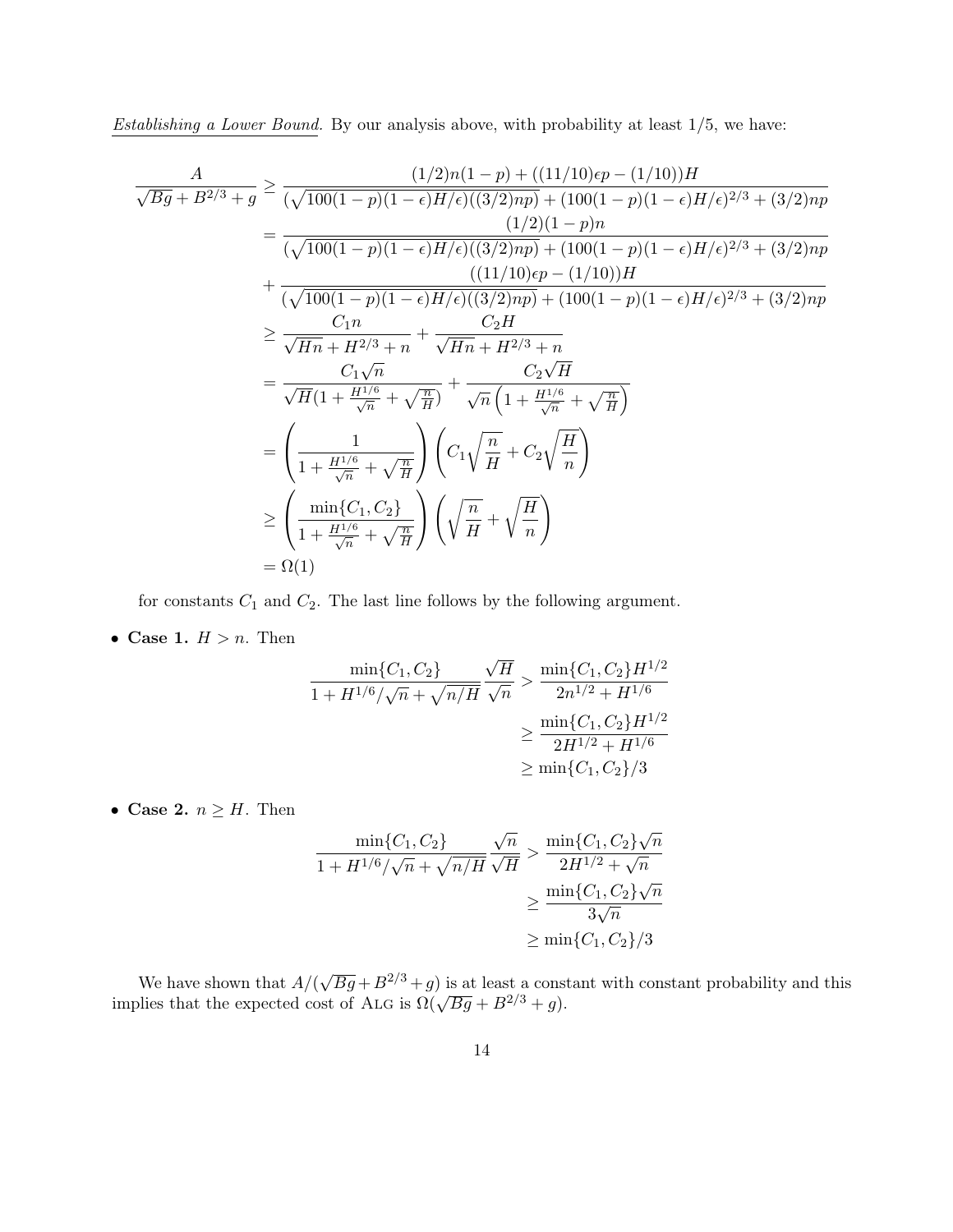Hence, by Yao's Lemma, for any randomized algorithm there exists an adversarial distribution of Thence, by the stemma, for any randomized algorithm there exists an adversarial distribution of jobs against which the expected cost of that algorithm will be  $\Omega(\sqrt{Bg} + B^{2/3} + g)$ . This concludes the main body of the proof.

Finally, we note that, for clarity of presentation, our argument above used a constant of 11/10 when analyzing the deviation in expectation for  $A_{\text{RB}}$  in Equation [2,](#page-12-0) which required  $\epsilon \geq 1/10$ . We could have instead used  $(1 + \delta')$  for any constant  $\delta' > 0$ . This allows us to obtain any fixed positive  $\epsilon$ , by appropriate choice of some value  $p, p \leq 1$ .  $\Box$ 

## 4 Simulation Results

In our upper bounds (Section [2.2\)](#page-5-3), we have not attempted to optimize the constants in our analysis; likely, these can be reduced. Here, we present simulation results that suggest ROOTDEF exhibits encouraging performance.

our simulations use  $\epsilon = 1/10$ . Recall from Section [2.2](#page-5-3) that the  $\sqrt{\ln y}$ -factor in the threshold plays a role in the theoretical analysis only because we desire a formal high-probability guarantee. Here, we are content to evaluate the performance of ROOTDEF without this factor, and now each window closes when Excess is at least  $5\sqrt{x}$ .

First, we simulated a large attack over closed windows. For  $j = 1$  to 20, we create a sequence of 10 closed windows, and 10 trials are performed per value of j. In each window of a sequence with fixed value j, the number of bad jobs is chosen uniformly at random from between 1 and  $20 \cdot 2^{j}$ . These bad value *j*, the number of bad jobs is chosen uniformly at random from between 1 and 20  $\cdot$  2. These bad jobs are injected first, and then good jobs are injected until the window closes. In addition to the √*i* charge used by ROOTDEF, we measured the performance when the  $i<sup>th</sup>$  job is assigned a RB cost of i,  $i^{1/16}$ , and 1. For comparison, we include the line  $A = B$ , where the adversary and algorithm both  $p$ , and i. For comparison, we include the line  $A = D$ , where the adversary and algorithm both pay the same cost. We also include the equation  $A = 6\sqrt{Bg}$ , where the right hand side is averaged over all trials for each value of  $j$ . Our results are plotted in Figure [2](#page-15-0) (Left).

These results exhibit scaling predicted by our theoretical analysis. Notably, charging  $\sqrt{i}$ , as in RootDef, achieves the most advantageous cost for the algorithm versus the adversary. The improvement over  $A = B$  is roughly a factor of 40. We see moderate improvements over i and  $i^{1/16}$ by a factor of 4 and 22, respectively. The performance of ROOTDEF lines up closely with  $A = 6\sqrt{Bg}$ , as expected for closed windows.

We observe that charging 1 per job has the worst performance. For this charging scheme, both A and B are  $\Theta(x)$ , for each window with x jobs. Thus, the algorithm's cost is asymptotically no better than the adversary's. This aligns with our simulation result, where this charging scheme closely matches  $A = B$ .

Second, we simulated small attacks, where  $n = 10<sup>5</sup>$  jobs enter the system, each with probability p of being bad. We varied p between  $1/32$  and  $15/16$  and performed 10 trials for each value of p. Figure [2](#page-15-0) (Right) plots the median total cost for good and bad jobs. Our analysis predicts that the total cost to the algorithm should be  $O(g)$  and this is what we observe. Specifically, the algorithm's total cost is closely bounded around approximately  $1.3 \times 10^6$ .

In contrast, the average total cost to the adversary grows from  $3.9 \times 10^4$  to  $1.8 \times 10^7$ . These preliminary results imply that: (1) when there is little to no attack, the cost to the algorithm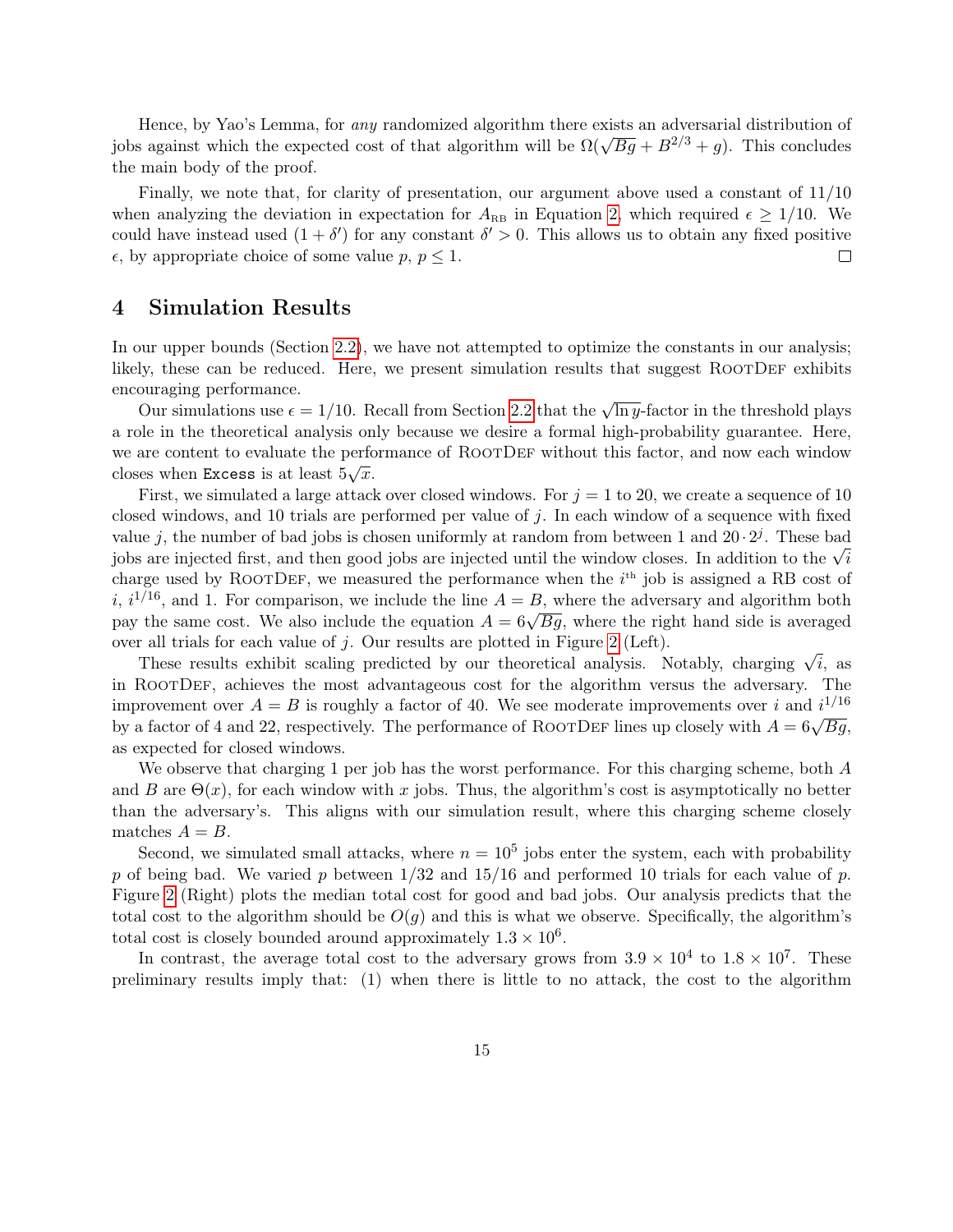<span id="page-15-0"></span>

Figure 2: Our simulation results. (Left) The median total cost of the algorithm versus the adversary during a large attack under different RB cost functions. (Right) The median total cost of the algorithm and the adversary for varying fraction of bad jobs to good jobs. Error bars are small and omitted for clarity of presentation.

is approximately 13 $g$ ; and (2) the cost to the adversary grows significantly as more bad jobs are injected.

## 5 Conclusion and Future Work

We have presented an algorithm ROOTDEF for defending against EDoS, which is a recent variant of DoS attack. RootDef dynamically adjusts the difficulty of RB challenges such that its costs scale slowly with that of the adversary. We provide a lower bound showing that these costs are asymptotically tight up to logarithmic factors in  $n$ .

We view our result as an encouraging step towards developing DoS defenses for a range of domains. Here, the effort to service any job is 1, and our results extend to the case where the effort for any two jobs does not differ by more than a constant factor. This captures settings where jobs are roughly homogeneous, or where the server terminates a job after a threshold of service is provided. Addressing heterogeneous jobs, where the effort required to service jobs varies by more than a constant factor, is a natural next step. Our defense allows for some amount of delay between servicing and then classifying a job. Can we strengthen this feature to avoid using the classifier on every job? Our results hold for known classification error, and even if this is known to within a  $(1 \pm 1/\sqrt{x})$ -factor. Achieving additional tolerance to classifier error is an interesting open problem. Finally, we consider the case where the provisioning cost scales linearly in the number of jobs. While this is a natural model, it may be interesting to consider different cost functions.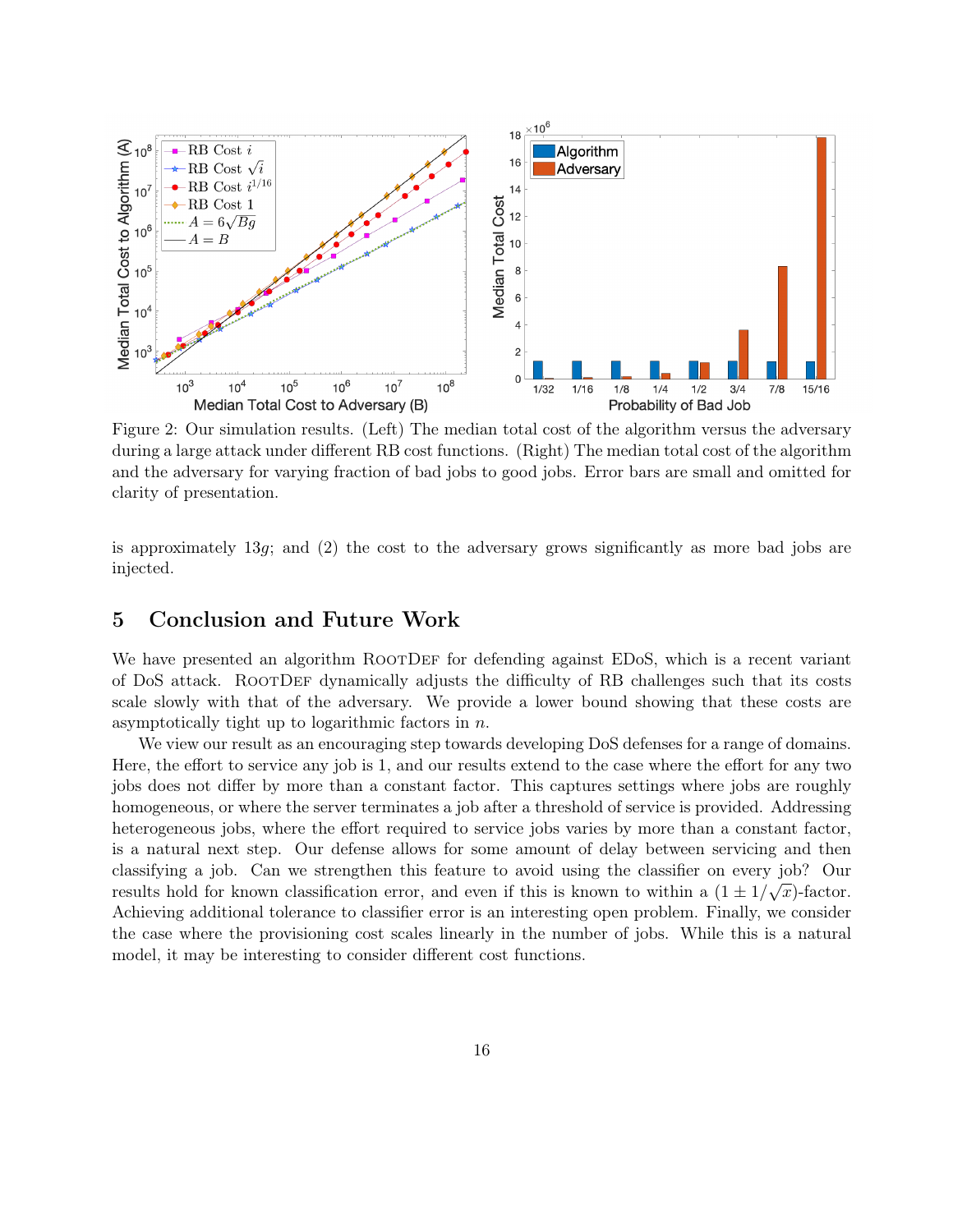# References

- <span id="page-16-10"></span>[1] AWS best practices for DDoS resiliency. https://docs.aws.amazon.com/whitepapers/latest/awsbest-practices-ddos-resiliency/aws-best-practices-ddos-resiliency.pdf, 2019.
- <span id="page-16-7"></span>[2] Martin Abadi, Mike Burrows, Mark Manasse, and Ted Wobber. Moderately hard, memory-bound functions. ACM Transactions on Internet Technology (TOIT), 5(2):299–327, 2005.
- <span id="page-16-1"></span>[3] M. Abliz and T. F. Znati. Defeating ddos using productive puzzles. In 2015 International Conference on Information Systems Security and Privacy (ICISSP), pages 114–123, 2015.
- <span id="page-16-6"></span>[4] Isra Mohamed Ali, Maurantonio Caprolu, and Roberto Di Pietro. Foundations, properties, and security applications of puzzles: A survey. ACM Computing Survey, 53(4):1–38, 2020.
- <span id="page-16-8"></span>[5] Tom Anderson, Timothy Roscoe, and David Wetherall. Preventing internet denial-of-service with capabilities. ACM SIGCOMM Computer Communication Review, 34(1):39–44, 2004.
- <span id="page-16-2"></span>[6] Tuomas Aura, Pekka Nikander, and Jussipekka Leiwo. DoS-resistant authentication with client puzzles. In Proceedings of the International Workshop on Security Protocols, pages 170–177. Springer, 2000.
- <span id="page-16-3"></span>[7] Yu Chen, Wei-Shinn Ku, Kazuya Sakai, and Christopher DeCruze. A novel DDoS attack defending framework with minimized bilateral damages. In 2010 7th IEEE Consumer Communications and Networking Conference, pages 1–5. IEEE, 2010.
- <span id="page-16-0"></span>[8] Fahad Zaman Chowdhury, Laiha Binti Mat Kiah, MA Manazir Ahsan, and Mohd Yamani Idna Bin Idris. Economic denial of sustainability (EDoS) mitigation approaches in cloud: Analysis and open challenges. In 2017 International Conference on Electrical Engineering and Computer Science (ICECOS), pages 206–211. IEEE, 2017.
- <span id="page-16-9"></span>[9] Roberto Doriguzzi-Corin, Stuart Millar, Sandra Scott-Hayward, Jesus Martinez-del Rincon, and Domenico Siracusa. LUCID: A practical, lightweight deep learning solution for DDoS attack detection. IEEE Transactions on Network and Service Management, 17(2):876–889, 2020.
- <span id="page-16-11"></span>[10] Devdatt P. Dubhashi and Alessandro Panconesi. Concentration of Measure for the Analysis of Randomized Algorithms. Cambridge University Press, 2009. URL: [http://www.cambridge.org/](http://www.cambridge.org/gb/knowledge/isbn/item2327542/) [gb/knowledge/isbn/item2327542/](http://www.cambridge.org/gb/knowledge/isbn/item2327542/).
- <span id="page-16-12"></span>[11] Diksha Gupta, Jared Saia, and Maxwell Young. Bankrupting Sybil despite churn. In Proceedings of the 41st IEEE International Conference on Distributed Computing Systems (ICDCS), 2021.
- <span id="page-16-4"></span>[12] Ari Juels and John Brainard. Client puzzles: A cryptographic countermeasure against connection depletion attacks. In Proceedings of the Network and Distributed System Security Symposium (NDSS), pages 151–165, 1999.
- <span id="page-16-5"></span>[13] Ed Kaiser and Wu chang Feng. Mod\_kaPoW: Mitigating DoS with transparent proof-of-work. In Proceedings of the ACM CoNEXT Conference, pages 74:1–74:2, 2007.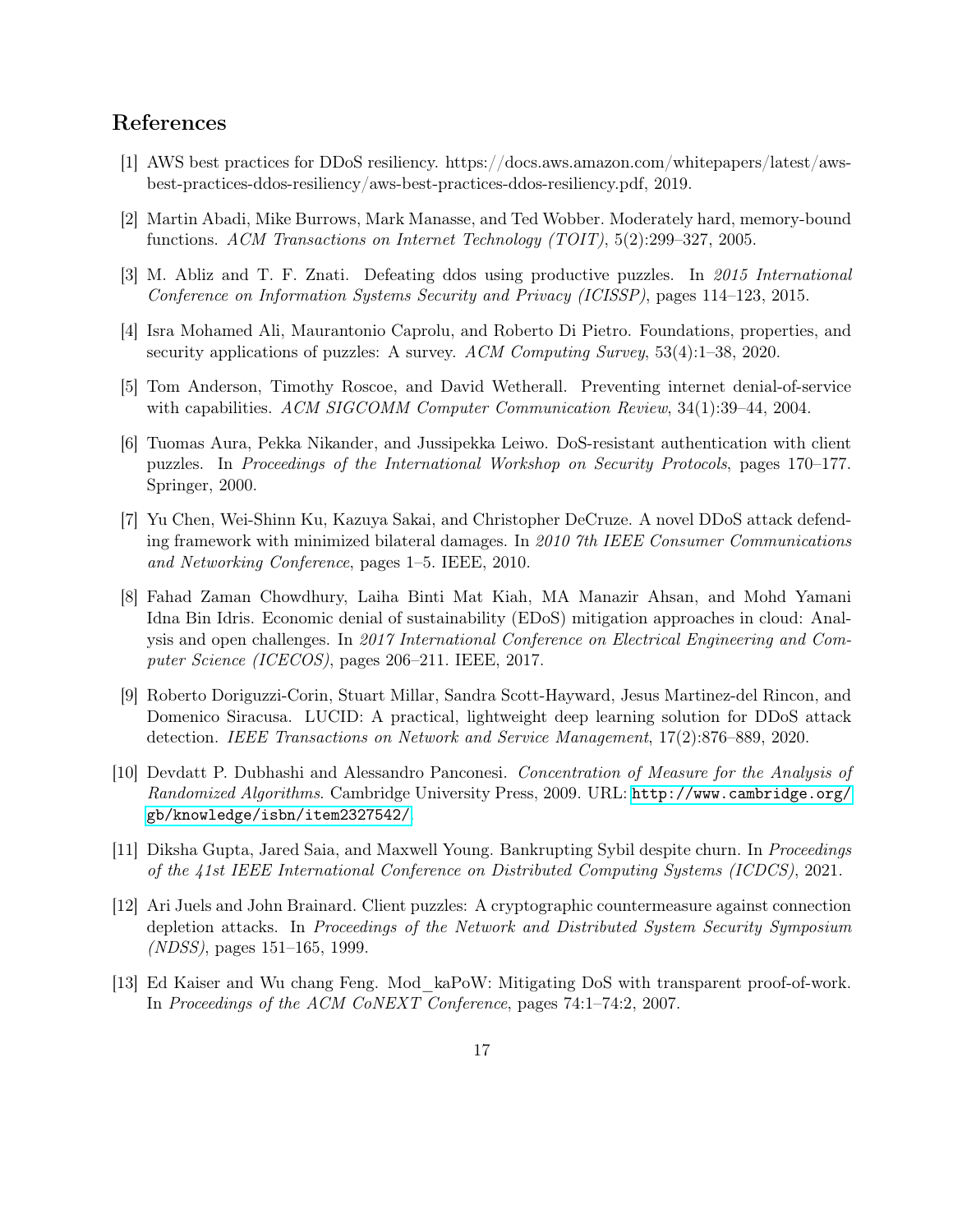- <span id="page-17-0"></span>[14] Anusha Koduru, TulasiRam Neelakantam, and Mary Saira Bhanu S. Detection of economic denial of sustainability using time spent on a web page in cloud. In 2013 IEEE International Conference on Cloud Computing in Emerging Markets (CCEM), pages  $1-4$ , 2013. [doi:10.1109/](https://doi.org/10.1109/CCEM.2013.6684433) [CCEM.2013.6684433](https://doi.org/10.1109/CCEM.2013.6684433).
- <span id="page-17-3"></span>[15] Oleg Kupreev, Ekaterina Badovskaya, and Alexander Gutnikov. DDoS attacks in Q1 2020. https://securelist.com/ddos-attacks-in-q1-2020/96837/, 2020.
- <span id="page-17-4"></span>[16] David Mankins, Rajesh Krishnan, Ceilyn Boyd, John Zao, and Michael Frentz. Mitigating distributed denial of service attacks with dynamic resource pricing. In Proceedings of the Seventeenth Annual Computer Security Applications Conference, pages 411–421. IEEE, 2001.
- <span id="page-17-10"></span>[17] Jema David Ndibwile, A Govardhan, Kazuya Okada, and Youki Kadobayashi. Web server protection against application layer DDoS attacks using machine learning and traffic authentication. In Proceedings of the 39th IEEE Annual Computer Software and Applications Conference, pages 261–267, 2015.
- <span id="page-17-5"></span>[18] M. A. Noureddine, A. M. Fawaz, A. Hsu, C. Guldner, S. Vijay, T. Başar, and W. H. Sanders. Revisiting client puzzles for state exhaustion attacks resilience. In Proceedings of the 49th Annual IEEE/IFIP International Conference on Dependable Systems and Networks (DSN), pages 617– 629, 2019.
- <span id="page-17-8"></span>[19] Georgios Oikonomou and Jelena Mirkovic. Modeling human behavior for defense against flashcrowd attacks. In Proceedings of the IEEE International Conference on Communications, pages 1–6. IEEE, 2009.
- <span id="page-17-6"></span>[20] Bryan Parno, Dan Wendlandt, Elaine Shi, Adrian Perrig, Bruce Maggs, and Yih-Chun Hu. Portcullis: Protecting connection setup from denial-of-capability attacks. ACM SIGCOMM Computer Communication Review, 37(4):289–300, 2007.
- <span id="page-17-1"></span>[21] Ahmad Shawahna, Marwan Abu-Amara, Ashraf SH Mahmoud, and Yahya Osais. EDoS-ADS: An enhanced mitigation technique against economic denial of sustainability (EDoS) attacks. IEEE Transactions on Cloud Computing, 8(3):790–804, 2018.
- <span id="page-17-2"></span>[22] Gaurav Somani, Manoj Singh Gaur, Dheeraj Sanghi, Mauro Conti, and Rajkumar Buyya. DDoS attacks in cloud computing: Issues, taxonomy, and future directions. Computer Communications, 107:30–48, 2017. [doi:https://doi.org/10.1016/j.comcom.2017.03.010](https://doi.org/https://doi.org/10.1016/j.comcom.2017.03.010).
- <span id="page-17-9"></span>[23] Luis Von Ahn, Manuel Blum, Nicholas J Hopper, and John Langford. CAPTCHA: Using hard AI problems for security. In Proceedings of the International Conference on the Theory and Applications of Cryptographic Techniques, pages 294–311. Springer, 2003.
- <span id="page-17-7"></span>[24] Michael Walfish, Mythili Vutukuru, Hari Balakrishnan, David Karger, and Scott Shenker. DDoS defense by offense. In Proceedings of the 2006 Conference on Applications, Technologies, Architectures, and Protocols for Computer Communications (SIGCOMM), pages 303–314, 2006.